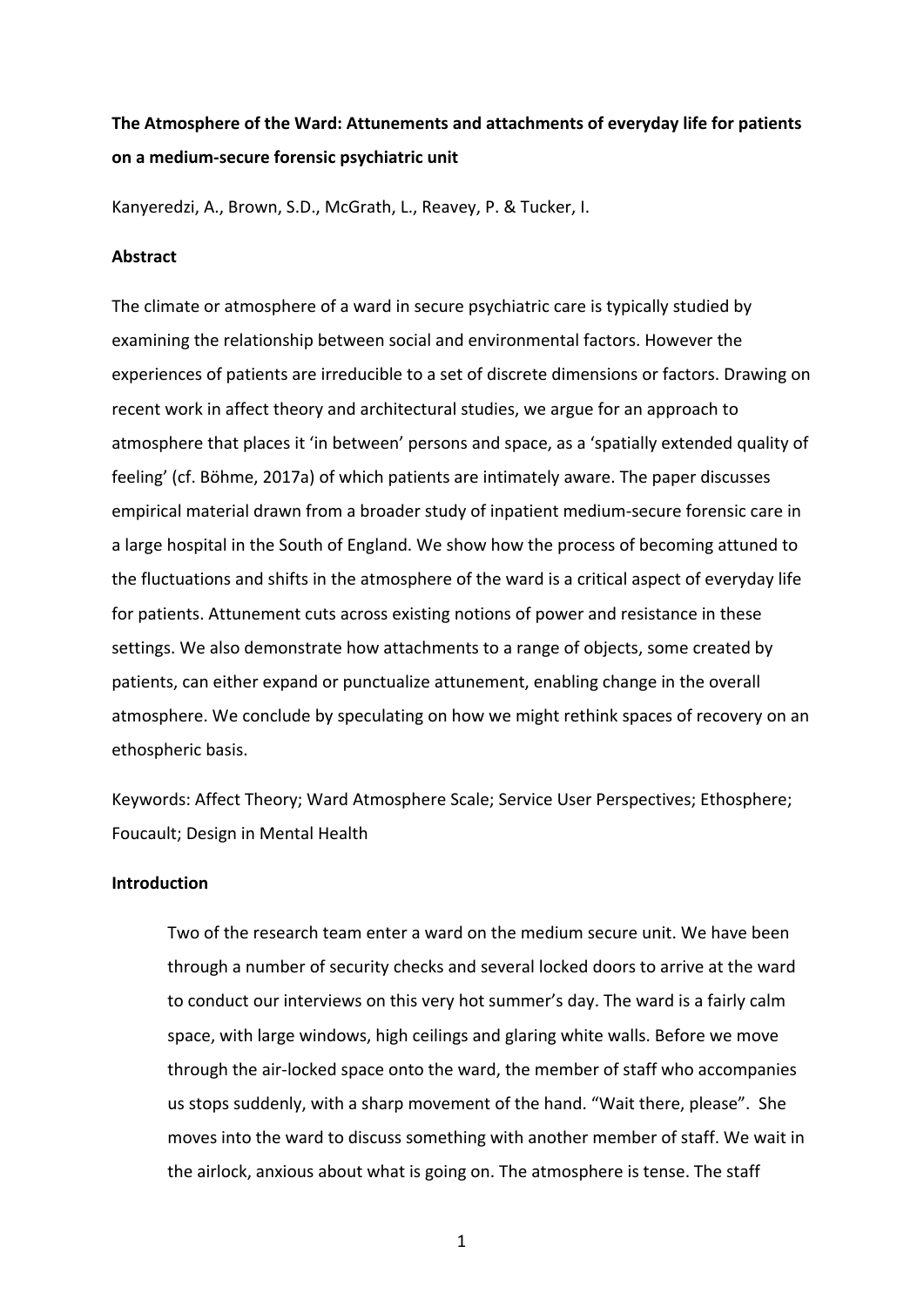member returns and explains there is a patient lying on the floor near the doorway. She instructs us to enter the ward, and to not pay any attention to the woman who appears to be sleeping. Why doesn't she just sleep on her bed in her bedroom? Nobody asks: we are told to move slowly round her. The member of staff jokes that the woman just needs a little rest - nothing to worry about. We walk round the woman, confused by this whole episode. When we return to exit the ward later on, the woman has gone.

This extract is taken from the research diary maintained as part of a study of a large medium-secure forensic psychiatric unit in the UK. The note captures the confusion of the researchers as they are escorted into a locked ward. The physical environment appears to be relatively pleasant – lots of light and colour, plenty of space. But something feels very wrong. The researchers take their cues from the staff members, who are clearly engaged in rapidly making sense of what is happening. We are told not to worry, just follow the lead and do not engage directly with the patient. We comply with this request and proceed with scheduled appointments that we have made on the ward. Nothing further is mentioned about this patient. We don't see her again.

There is a very long and rich tradition of research on the environments in which health care is provided. The effects of light, temperature and noise on the health and wellbeing of patients are well established (Shatell & Andes, 2006; Reavey & Harding, 2017) and are reflected in the design of modern hospital spaces. The physical environments of hospitals also have strong symbolic dimensions, which embed broader ideological conceptions of the place of the patient in the health care system (Brown et al, 2015). For example, many newly built or redesigned hospital spaces in the UK use multi-purpose 'lounge' environments rather than 'waiting rooms', typically aligned with retail opportunities, which emphasise that the patient (and their families and carers) are consumers of health services who exercise 'choices' (see O'Doherty, 2017 on 'loungification'). But arguably as important is the social environment or milieu through which care is enacted. A hospital is constituted out of a complex ordering of social relations, some of whom perform established medical hierarchies (i.e. consultants, nurses, patients), others of which have more ambiguous and contested purposes (e.g. the presence of social workers, managers, human resource professionals – and researchers).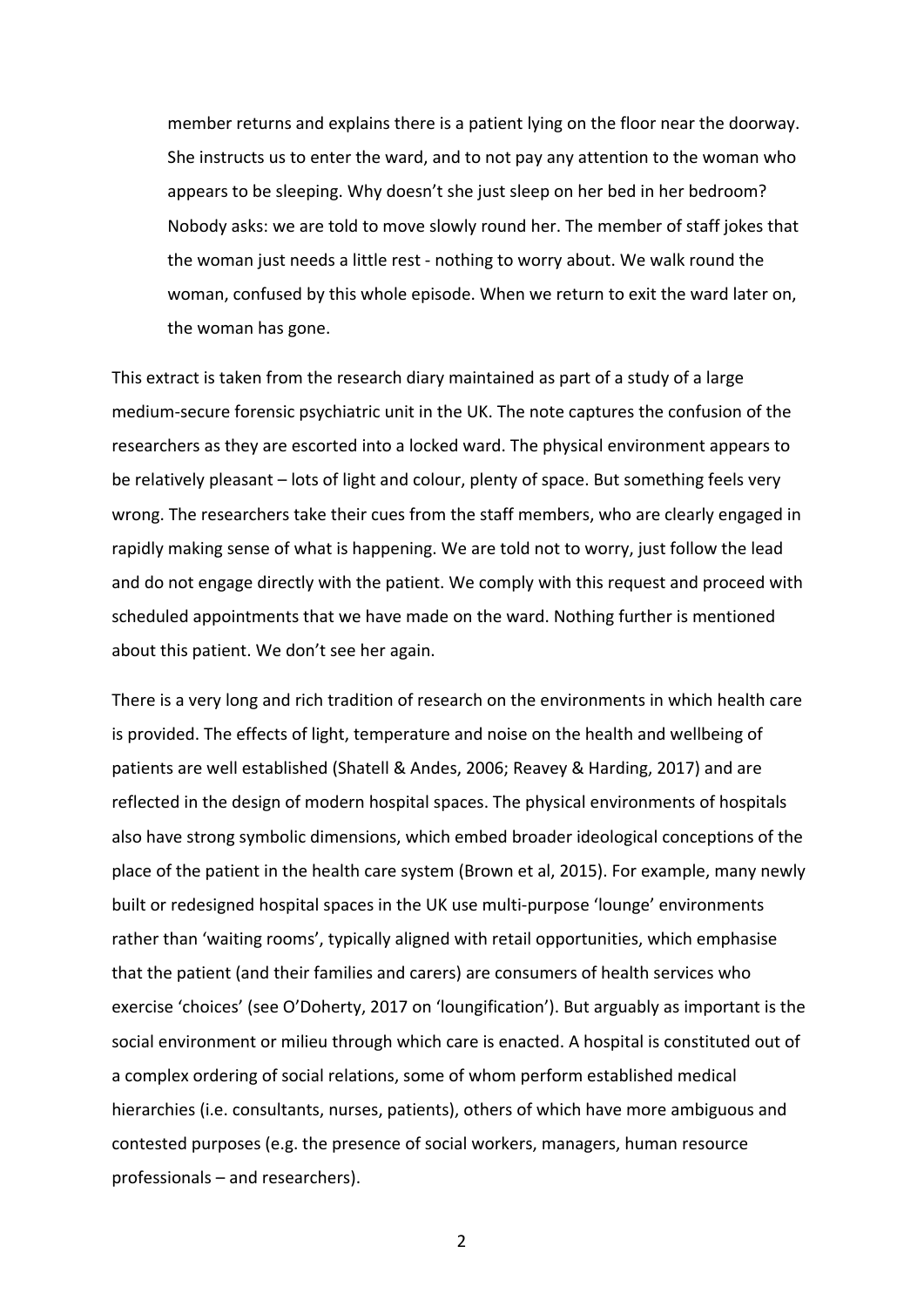Foucault's work continues to provide the key point of reference for understanding the ordering of social relations in hospital space. A social relation of any kind is fundamental a relation of power, which affords specific capacities to act, informed by the discursive structure of the knowledges in play. In principle, patients can do whatever they like, but they do not typically do so because the trajectories of their health and well-being are mapped out for them by clinical expertise in such a way that their actions are made to hang heavy with the consequences that are rendered as direct outcomes of their 'choices'. As Foucault (1976) demonstrated so clearly many years ago, medical power comes from the patient giving herself or himself over to the gaze of the doctor rather than through compulsion.

There remains one notable exception. Mental health care continues to involve the provision of care irrespective of the wishes of the service user. In the UK, this takes the form of either the use of a section of the Mental Health Act to detain a person in a psychiatric hospital until such time as they are declared to present a reduced risk to themselves and others ('sectioning'), or community treatment orders (CTOs) which require service users to adhere to a specific course of treatment (usually psychoactive medication) whilst remaining in the community. Many psychiatric hospital wards are locked and patients may medicated against their will or detained in isolation in 'seclusion rooms' if they do not follow the instructions of ward staff.

This apparent disjunction is noted by Foucault. His 1973 College de France lecture course on Psychiatric Power offers the following summary:

Cooper has said 'At the heart of our problem is violence' and Basaglia: 'The typical feature of these institutions (school, factory, hospital) is a clear-cut separation between those who hold power and those who do not'. All the great reforms, not just of psychiatric practice but also of psychiatric thought, revolve around this power relation: they are so many attempts to shift it, conceal it, eliminate it, or nullify it. Fundamentally, the whole of modern psychiatry is permeated by antipsychiatry, if by that we understand everything that calls into question the role of the psychiatrist previously given responsibility for producing the truth of the illness in the hospital space. (Foucault, 2006: 341-342)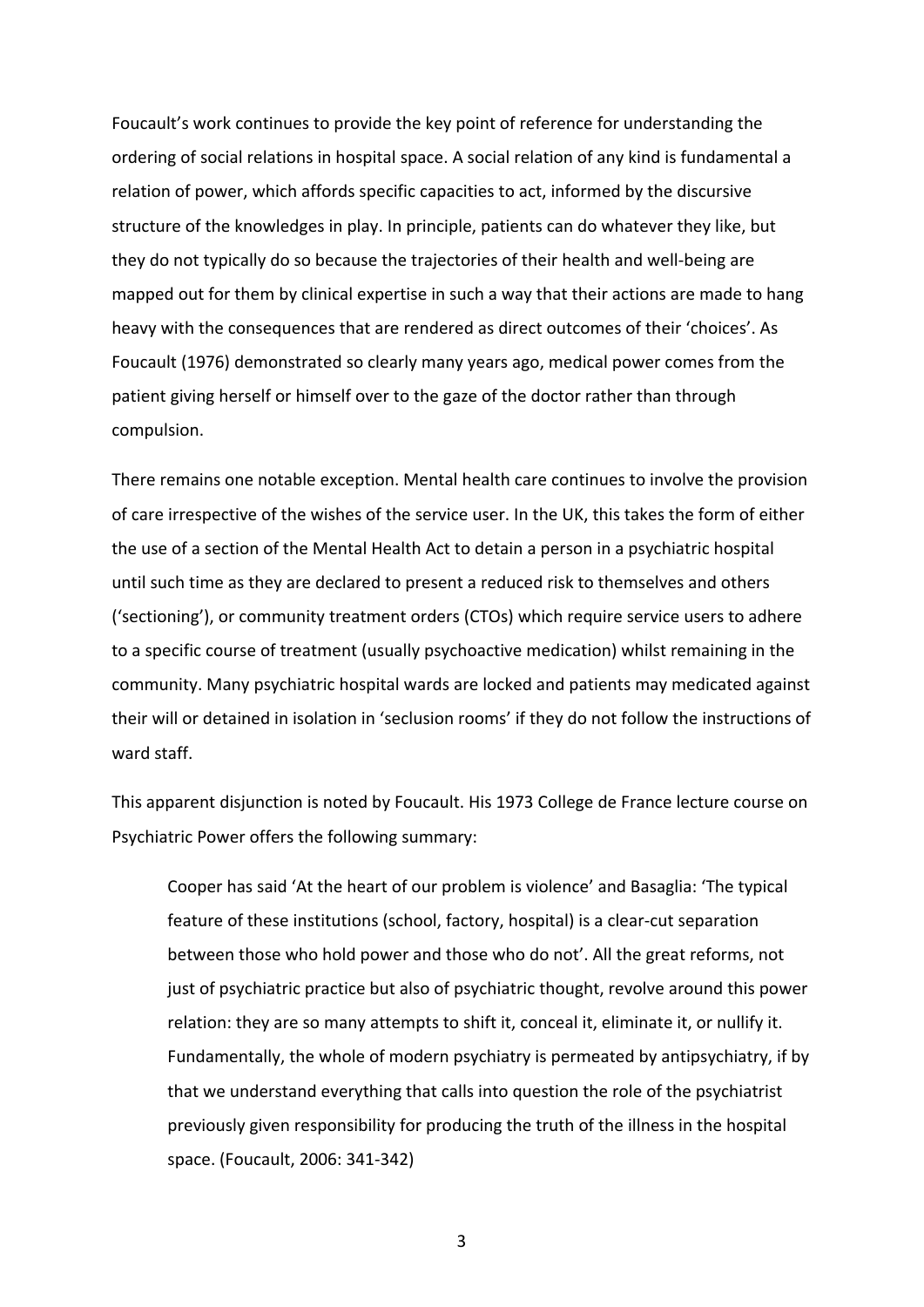Invoking the names of the renowned anti-psychiatrists, David Cooper and Franco Basaglia, Foucault presents modern psychiatry as locked into a struggle with a rival will-to-truth which contest one another at every turn. Whilst this depiction of psychiatry is very much of its time, the lines of force it draws remain live, although many would characterise the contemporary struggle as between a heavily biologised version of psychiatry and psychosocially informed approaches to mental health (Cromby et al, 2013). The place of lived experiences of mental health within this struggle remains fraught, with those who identify as 'experts by experience' concerned that their voices may be co-opted by psychiatry in so-called 'co-production' or 'patient public involvement' approaches, and some equally troubled with what it means to step outside of the language of disorder altogether, and the implications for access to health and social welfare support.

But there are risks in using Foucauldian notions of psychiatric power as a driving force for analysis. Take the opening example, of the patient laying on the floor. Where would we locate power here? Is it situated in the overall architecture of the ward itself? Or in the practices that are enacted within it? Doubtless in one sense it is in both places, but this does not get us very far in understanding what is happening at this moment to the woman on the floor. We see no coercion, no attempt to inculcate the patient into the truth seeking practice of psychiatry – she 'just needs a little rest'. Perhaps then, we may see this instead as an act of resistance, a deliberate pushing back against the ordering of the ward. But again, there is not much by way of evidence to support this. And indeed coding her actions analytically as 'resistance' might be seen as reproducing the failure to engage with her own lived experience that service users have so eloquently critiqued.

We want to argue that to understand the specific modes of ordering relations on a secure psychiatric ward, we need to suspend initial recourse to notions of power and resistance. Wards can be places where power is visibly exercised and resisted in turn. In our experience, seclusion, and less punitive, but no less coercive measures such as 'de-escalation' (where patients are encouraged to take 'time out' coupled with PRN drug prescription - i.e. additional doses of medication given to address escalating behaviour) are common occurrences. But they can also be complex relational spaces, where it can be difficult to initially tell staff and patients apart (staff do not wear uniforms, but dress in the same tracksuit and loose casualwear worn by patients). They can also be places of great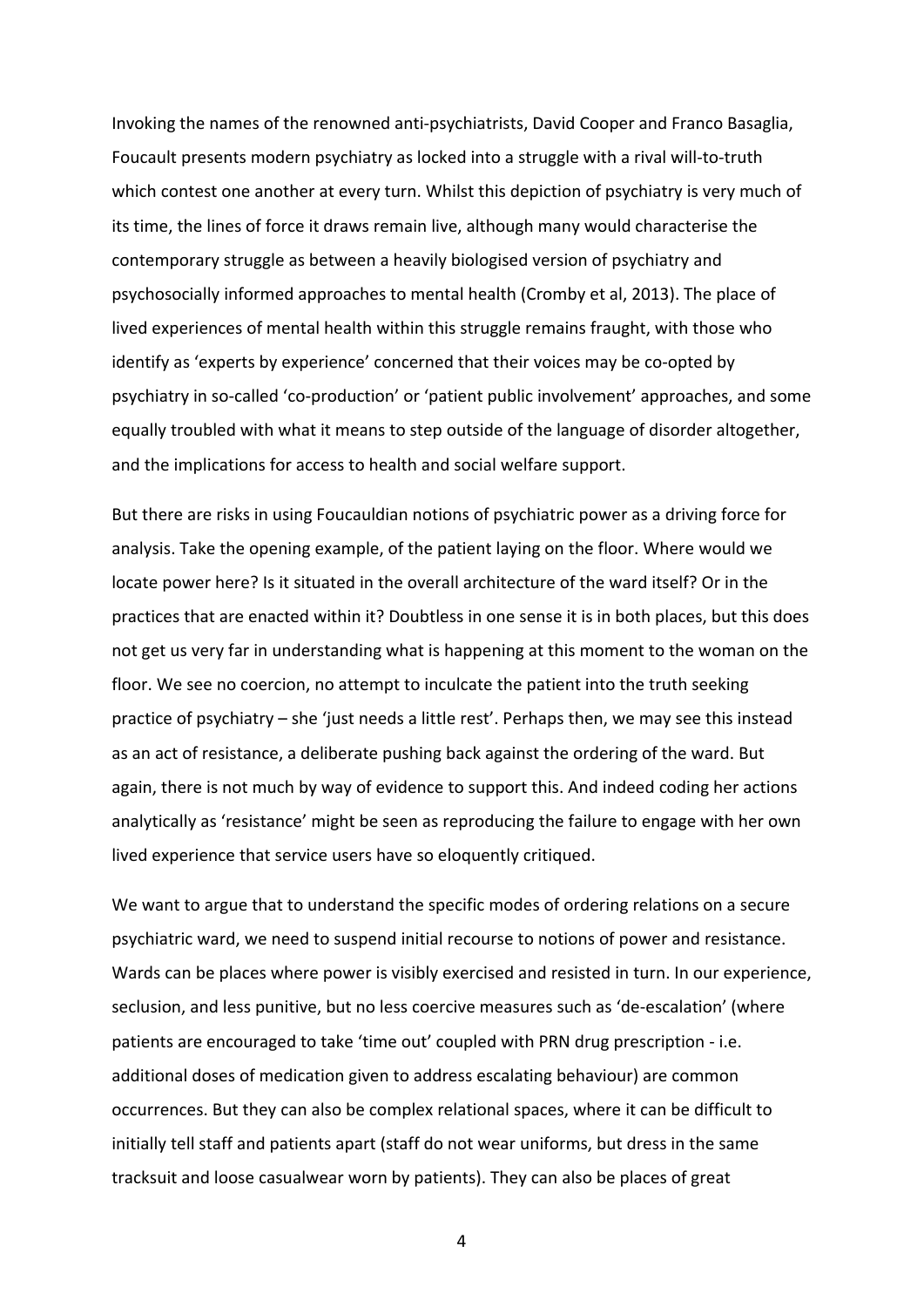excitement and energy – in one of our most recent studies part of our recorded interview data became unusable because of the sound of a patient's landmark birthday being raucously celebrated with 50 collectively and chaotically sung verses of 'Happy Birthday to you'. Much of time they are places of grinding boredom, where staff are unable to meet the needs of patients as they retreat to the nurses station to complete administrative work, and patients wander, restless and uncomfortable as a consequence of their medication, from watching television to laying down on their own in their bedroom. A ward can be all of these things in the course of a single day, and many other things besides.

It is the felt texture of the psychiatric ward as a lived space that concerns us here. The feel of the ward – the rhythms and sensations disclosed to daily life that are experienced at an intimate level – is continuously subject to change. Feelings are here not so much emotional responses to the environment, but rather an affective atmosphere that seems to envelop and attach itself to the persons who live and work on the ward. That atmosphere fluctuates, passing from phases of volatility and threat, through periods of calm, to odd moments when there is a shared, but near unspeakable sense that something unusual is about to happen. The atmosphere is also not bounded by the physical space of the ward itself. As Quirk et al (2006) show in their study of three psychiatric hospitals in greater London, psychiatric units tend to be 'permeable'. Patients at different stages in their recovery may leave for community visits. Staff rotation can be high. Visitors arrive at the unit either in the flesh or virtually through telephone and Skype calls. Things also land in the ward through highly circuitous routes – music, clothing, photographs, cigarettes, drugs, pornography – carrying with them traces of the relations that have marked their journey. The atmosphere blends together currents from remote places and times.

In this paper we show how patients become intimately attuned to the atmosphere of the ward through attaching themselves to range of objects – including other people – through which their experiences become articulated. We argue that atmosphere is irreducible to a set of discrete dimensions or factors, but this makes it nonetheless tangible and critical to how daily life is lived on a psychiatric ward. In the following sections we begin by discussing how ward climate and atmosphere is typically conceptualised and assessed, and describe its limitations. We then draw upon recent work in human geography, architecture and anthropology to offer an alternative approach to atmosphere that focuses on the 'in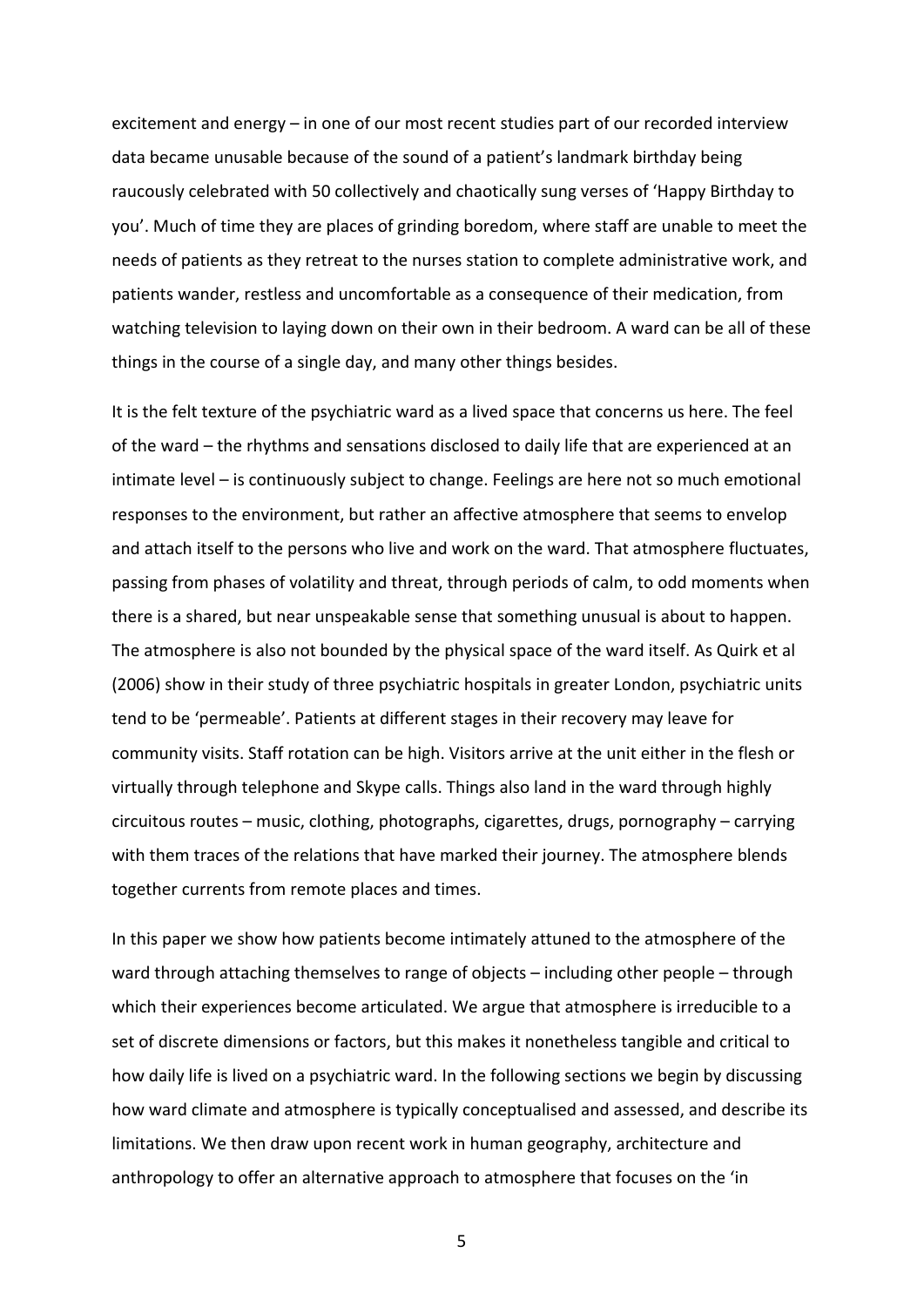between' character of affect. This approach is then used to read empirical material from a study of a large medium-secure forensic psychiatric unit. We conclude by speculating on how we might rethink spaces of recovery on an ethospheric basis.

#### **Evaluating the Ward Climate**

The best-known tools commonly used to evaluate the social climate or atmosphere of psychiatric settings are the Essen Climate Evaluation Schema (EssenCES) (Schalast et al, 2008) and the Ward Atmosphere Scale (WAS) (Wenk & Moos, 1972). Both of these tools take the form of questionnaires used with either patients or staff which pose a series of questions that are meant to elicit a subjective position on a number of underlying scales or factors. The psychometric properties of the tools are well established. As Tonkin notes, along with a small number of other instruments, there is published test data covering '50 years, 11 countries, and three continents, including a range of populations within prisons and forensic psychiatric hospitals', with a total of 59,070 participants (2016: 1394). It goes without saying that this is an impressive amount of data.

The tools tend to measure roughly the same underlying dimensions (although the specific constructs differ slightly). EssenCES identifies 'therapeutic hold' (i.e. the extent to which therapeutic intervention is felt to meet the needs of patients), 'patient's cohesion' (i.e. whether there is mutual support amongst patients) and 'experienced safety' (i.e. perceived levels of threat, aggression and violence). A 'good' climate is one which is felt to be safe, mutually supportive, and offering meaningful therapies. The WAS has a similar three factor structure – 'relationships', 'personal growth', 'system maintenance' – but breaks these down into 10 sub-scales to include issues such as 'involvement' (under relationships), 'personal problem orientation' (under personal growth) and 'order and organization' (under system maintenance). Again, these dimensions seem to have strong face validity. Wards are felt to be more positive when it is possible for the patient to focus on their journey through recovery in a supportive peer environment that is well structured and controlled by staff.

However, as with any psychometric instrument, there are abundant issues with these tools. As a self-report questionnaire, there are various factors that might bias responses. Patients on secure psychiatric wards are typically very concerned about how 'risky' they are deemed by staff. Being 'stepped down' in terms of risk assessment is important because it is a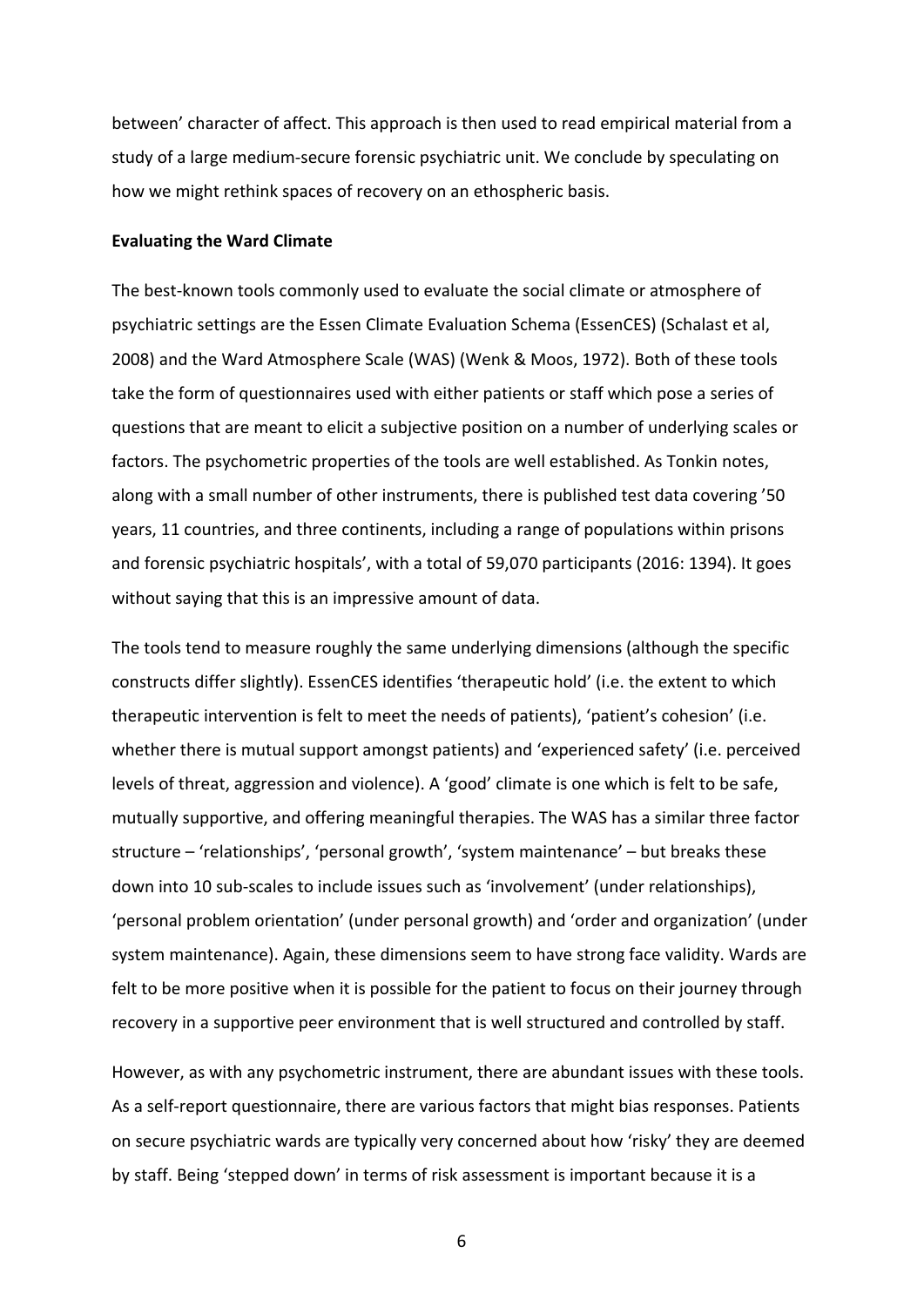marker of progressing towards the end of detention. There is then something at stake for patients in how they complete the questionnaire – Tonkin (2016) reports that studies where patient anonymity was not offered give different results to those where anonymity was guaranteed. There are also differences in how staff and patients respond to both scales. In a study of a large high security forensic psychiatric institution in the Netherlands, de Vries et al (2016) found that staff tended to rate therapeutic hold higher than patients, whereas patients were more concerned with cohesion and safety. Moreover, the characteristics of individual patients had statistical importance. Friis (1986) claimed that there was evidence that different patients diagnoses also affected results.

At a conceptual level, there is a broader issue with the nature of climate or atmosphere as a construct. Social climate has been defined as the "the interaction of aspects of the material, social and emotional conditions of a ward, which may – over time – influence the mood, behaviour and self-concept of the persons involved" (Milsom et al, 2014: 87). This definition reflects a classical psychological distinction between person and environment. On the one side is the sociomaterial environment (which confusingly also includes an affective element), on the other, is the person with their subjective mood, actions and sense of self. The explicit theory-in-use here is that the outside, environmental factors get inside the person through some unspecified mechanism.

Both sides of this distinction are problematic. Whilst Schalast et al (2008) and Moos (1989) argue that social climate is distinct from the organizational culture and physical design of the ward, it is difficult to conceive of how they are not intrinsically bound up with 'material, social and emotional conditions' which impact upon patients. A patient's bedroom on a psychiatric ward, for example, is carefully and minutely designed to reduce the risk of selfharm (e.g. ensuring removal of ligature points, sharp edges, breakable objects and surfaces) and to ensure that staff can maintain surveillance of the patient through door viewers or internal cameras at any moment. The physical design is encoded with the dominant organizational discourses of managing risk to self and others, which is clearly meaningful to patients. A bedroom 'speaks' to the patient, and what it says is: you are the kind of person who is likely to self-harm, you are a risk, you cannot be trusted, I am taking away your ability to hurt yourself. In this way, the configuration of psychiatric hospital space directly embodies broader sociocultural debates around mental health. Bedroom doors, for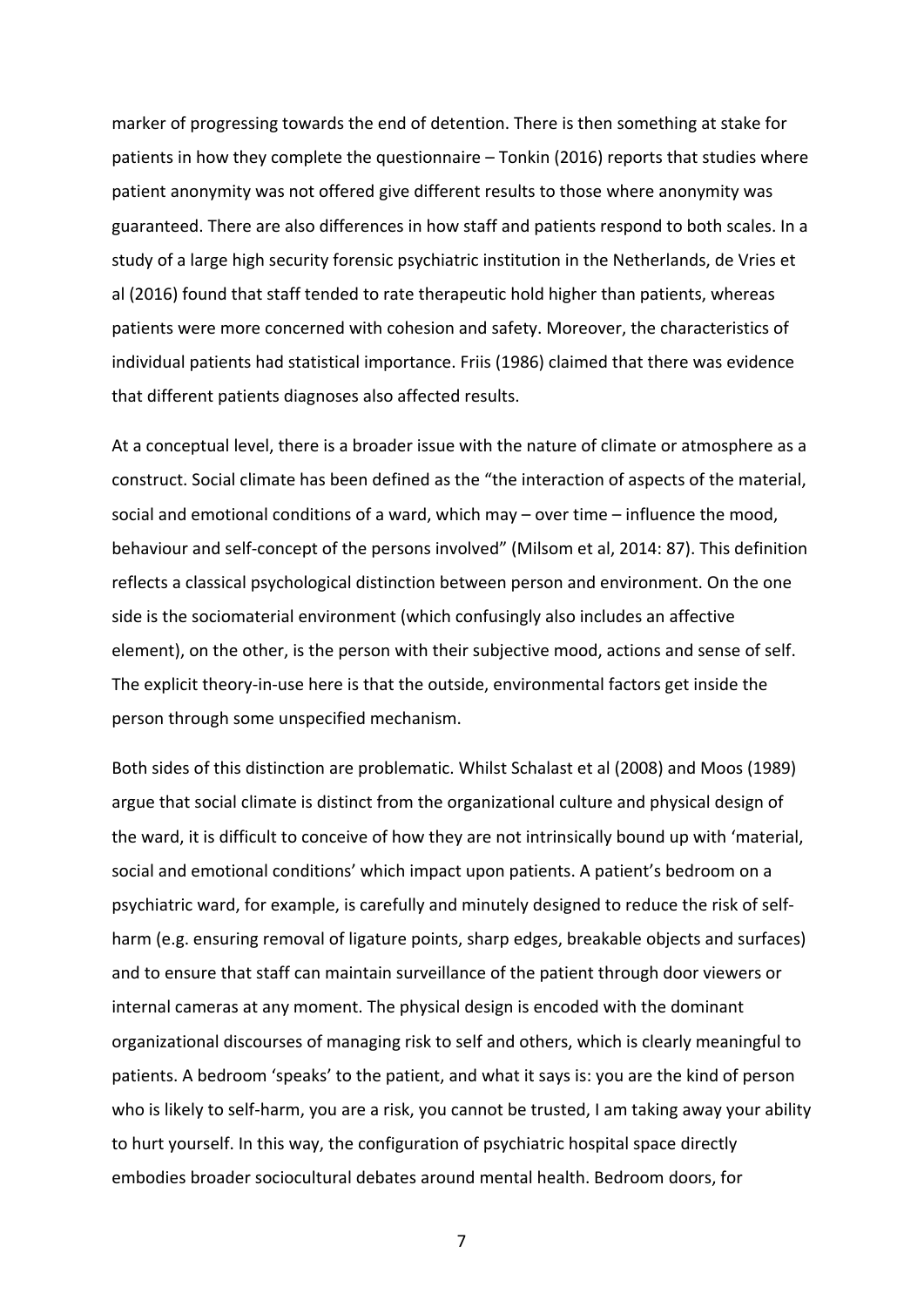example, are constructed to different design specifications across Europe, with the overwhelming concern in the UK being to reduce the possibility of the patient barricading themselves within their room (solved by having doors open out of rather than into the bedroom). Doors are then highly culturally specific – they 'do not travel well' (Clive Stone, personal communication) across settings.

On the other side, the idea that the person possesses their mood and exercises control over their behaviour in such a way that it is meaningful to say that it is 'influenced' by the conditions of the ward, does not sit well with contemporary psychological thinking. Capacities to act in some way or other sit within a relational nexus (see Stenner, 2018; Brown & Stenner, 2009). Violence or aggression, for example, are not spontaneous outbursts, but are actions that occur within a chain of reciprocal shifts amongst forces. Feelings are similarly not so much personal properties as ways in which persons are engaged with the world around them. Mood is in the spaces as much as it can be said to be in the person.

In this sense, there is an odd tautology involved in defining climate or atmosphere as the interaction between two existing terms, since neither is conceptually separate from the other to begin with. But that does not mean that these terms are of no use. Rather what is required is a way of rethinking them on the basis of a prior indivisibility. That it is to say, that rather than dismiss atmosphere as unhelpful to understanding the feeling of the ward, we want to put it right at the centre of analysis.

#### **Affective Atmospheres**

The notion of atmosphere has been reworked within the range of approaches to feeling and emotion collectively known as 'affect theory' (Anderson, 2014; McCormack, 2018; Gregg & Seigworth, 2010). Whilst this diverse area has little by way of a common theoretical foundation, it emphasises that feeling and emotion do not arise within the person, but are instead constituted through the resonances of bodies with one another. An atmosphere then names the in-between space of feelings that occurs between bodies. As Tonino Griffero has it:

[A]tmospheres are feelings poured out into space. They are modes of a corporeal predualistic communication that at times is supersubjective and superobjective – the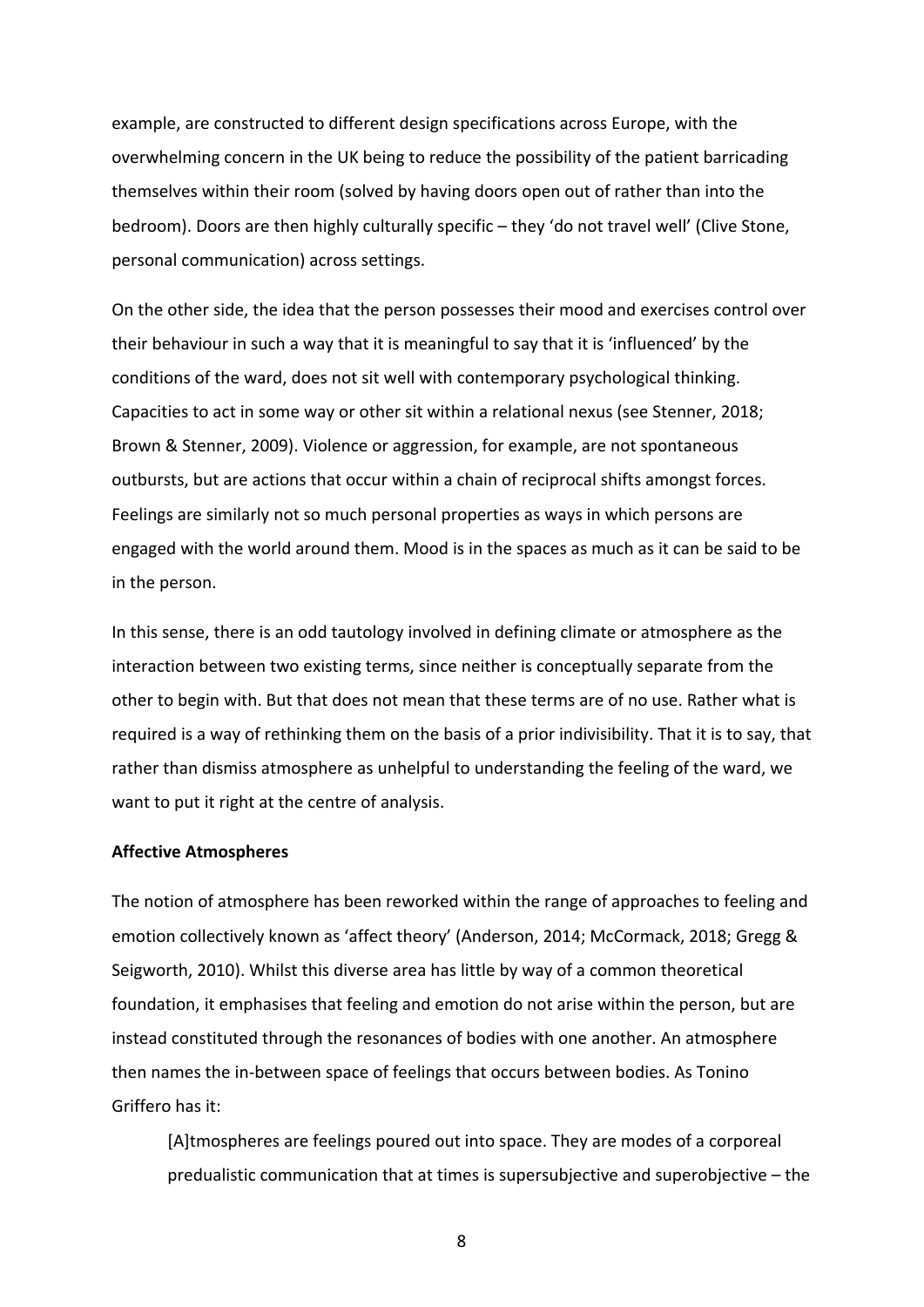calm before the storm, the fever of the limelight, the numinous, the wind etc – and at times is more dependent on the subject, or condensed into (or anchored to) preferential objects. In any case, they are quasi-things whose ecstasies are expressive characters of qualities and whose extraneousness to thingly dimension and to the predicative structure often lead to misleading projectivist explanations. (Griffero, 2014: 108-109)

What Griffero attempts to do here is to overcome a dualistic positioning of atmospheres at every turn, whilst simultaneously keeping feelings close to the persons who articulate them. So whilst feelings may be poured out into space, there is no suggestion that there is necessarily an agent who does the work of pouring. Atmospheres are in-between – they are 'quasi-things' that appear to have their own existence whilst also being dependent on the relations out of which they are constituted. Consider for example, the common experience of walking into a crowded room and feeling the atmosphere change. What is happening is a complex 'dance of agency' (cf. Pickering, 1995), involving conversations, proximities and intimacies between bodies, undulations in sound and vision, the gathering of all this together within the physical boundaries of the space. But the atmosphere nevertheless feels as though it is irreducible to all of this, as though it was a thing in itself.

The peculiarly there and non-there character of atmosphere is marked by Griffero's use of the term 'ecstasy', which is derived from *ek-statis* – a being outside of oneself. Our feelings are both within and outside us. The atmosphere is part of our own actions, but it is also attached to us, like a fog in which we are enmeshed. In a similar fashion to Griffero, Gernot Böhme refers to ecstatic qualities when he defines atmospheres as 'spatially extended quality of feeling' (2017a: 15). What is extended, for Böhme, are the potentials of arrangements between things that infuse or 'tincture' the experience of space. For example, the main door that serves as entranceway to the psychiatric ward described in our initial example is excessively heavy, in order to meet both fire safety and security standards. It opens slowly, and if allowed, closes with a large banging sound. The solidity of the door, its presence as marking the limit of the ward, along with the sounds it makes, particularly at night, radiate throughout the ward. The qualities of the door colour the experience of being in the space, lending a sense of being in detention.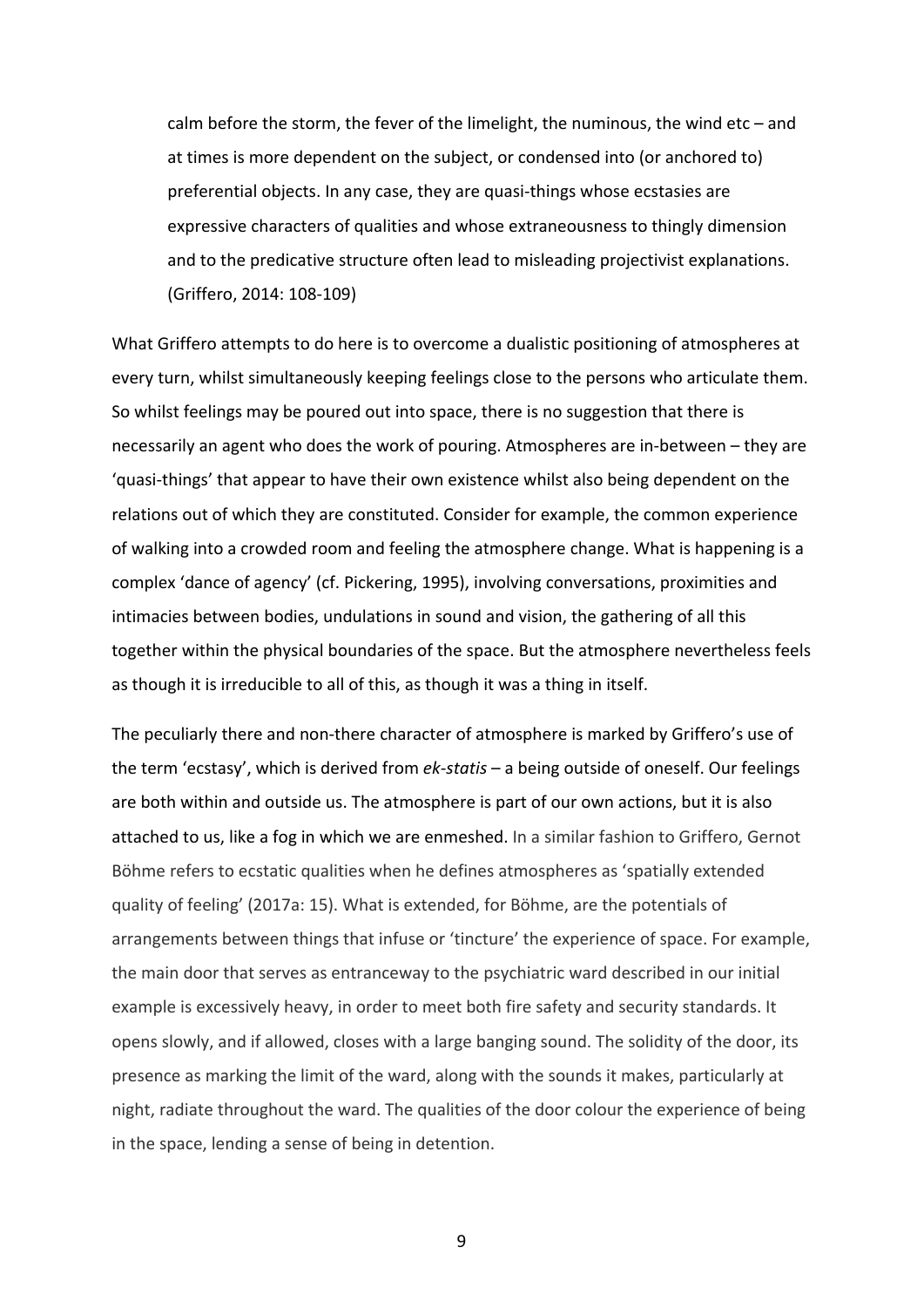The sense that atmospheres envelop a space can be recalled in the etymology of the term  $$ *atmos*=exhalation/vapour; *spharia*=globe/sphere. Anderson (2014) argues that atmospheres do a work of bounding, constituting very particular spatio-temporal rhythms:

Atmospheres are a kind of indeterminate affective excess through which intensive space-times are created and come to envelop specific bodies; sites, objects, people, and so on, all may be atmospheric or may feel and be moved by atmospheres. (2014: 160)

This is an important contrast with the usual idea of a ward atmosphere as something like a long-term stable 'climate'. As Anderson describes it, an atmosphere is changeable, volatile and in part indeterminate. We are aware that something is about to happen – in the same way that we can feel the imminent arrive of rain – but not necessarily what is coming. Atmospheres are then, to a certain degree, excessive. They cannot be reduced to component factors, instead forming a complex array of feelings.

Indeterminacy does not imply that we cannot find our way within an atmosphere. Böhme (2017b) uses the phrase 'tuned space' to refer to the constellation of feelings within an atmosphere. He points to staged atmospheres such as set designs or advertising campaigns, where there is a deliberate attempt to constitutes feeling through a multi-modal combination of elements. This is akin to the collective musical tuning of an orchestra or the drilled mutual orientation of a dance company. But the term can also be applied to 'tunings' which have emerged without a clear driving agency, through the gradual autopoetic resonances of a setting. Whilst psychiatric hospital wards are closely designed to detailed specifications, the atmospheres which emerge within them come from the perdurational process of becoming as the space is transformed in practice – bits and pieces are shifted around, bodies settle in particular rhythms, clusters of feeling begin the settle into place.

If space is tuned, then entering into a space requires that the person to find a way of resonating with the space, of becoming *attuned* to the atmosphere (or 'response-able' in Joanna Latimer's (2018) terms). Stewart (2011) refers to this as the 'commonplace labor of becoming sentient to world's work, bodies, rhythms, and ways of being in noise and light' (2011: 445). She offers the following literary example: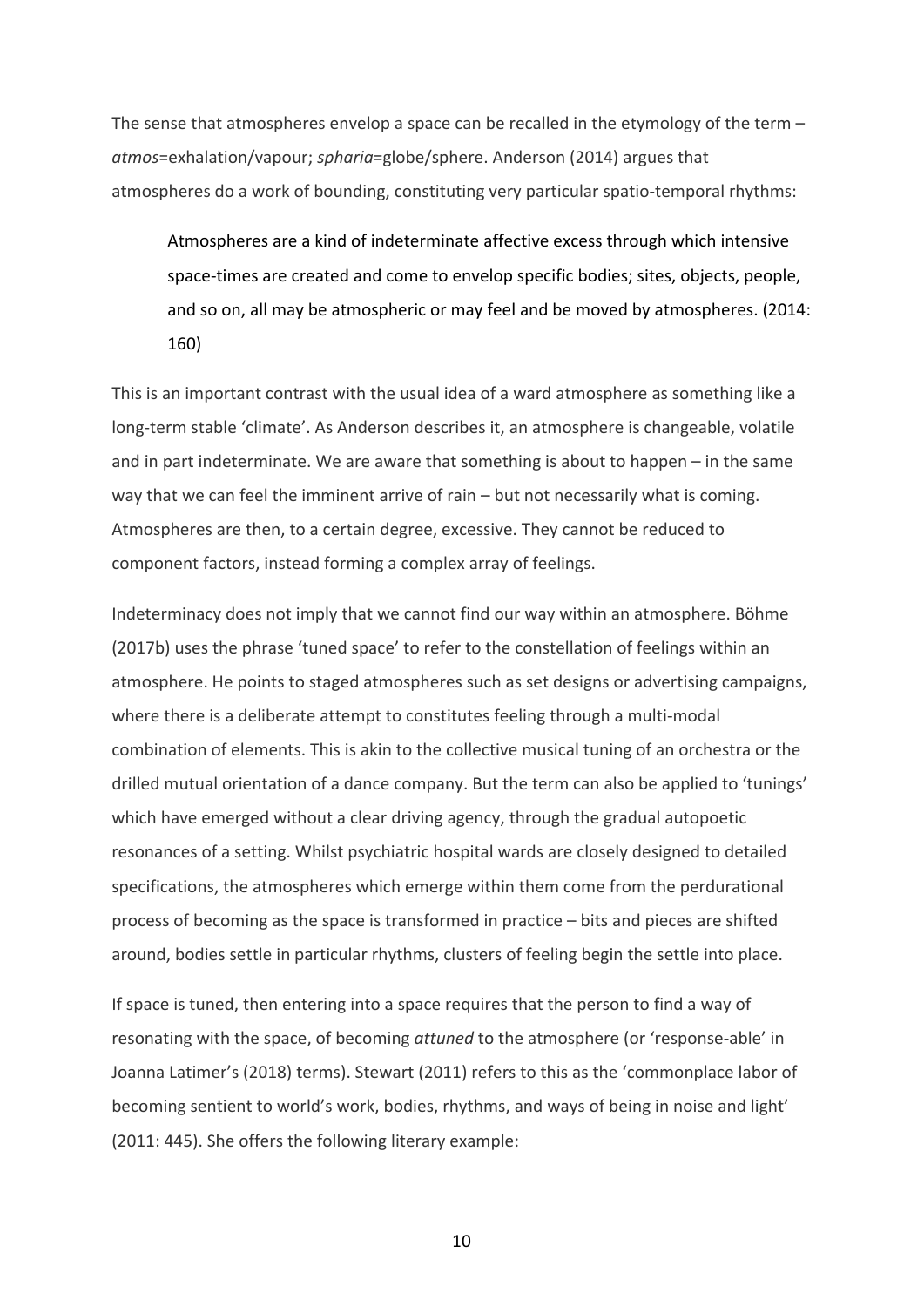It was September, the low season, but the place was filling up, and he leaned back against the bar with his ginger ale and scanned the club for pockets, those dark human spaces in the room where something has just changed: above the music a man lets out an appreciative yell when before he was quiet; one of the dancers out on the floor laughs a little too hard or steps back too fast; a chair leg scrapes the carpet – something Lonnie can't hear, just feels, a shift of objects in the space there, this change of air, a pocket of possible trouble (Dubus, cited in Stewart, 2011: 446)

In this excerpt from Andre Dubus' *House of Sand and Fog*, Lonnie, a bouncer in a strip club, looks out over the crowded room, alert for signs of trouble. This is a space to which he is highly attuned. Lonnie can feel things in their emergence, the initial ripples of what is to come, before there is a clear signal. This is a practiced sensibility for finding his way through the relational possibilities of the atmosphere. Stewart uses the slightly gnomic phrase 'getting into things' as a way of characterising attunement. One has to know not necessarily what is happening, but how one could 'get into it' – feel the rhythms and forms of emergence that the atmosphere brings about. In a similar vein, Shapiro (2015) describes attunement as 'somatic modes of attention' (p. 373) and forms of 'bodily reasoning' (p. 378) through which chemically sensitive persons train themselves to become aware of their environment. Calvillo (2018) speaks of an 'attuned sensing' as a practice that emerges through bodily engagement with air toxicity (see also Calvillo & Garnett, 2019). In all cases, attunement is an intimate, embodied practice of engaging with the environment in ways that are highly sensitive to minute atmospheric changes.

However, the attunement of the body is often further refined and expanded through an attachment to something beyond itself. As Moreu & López (2019) show in their study of junk, we may feel through things, through the relational possibilities that are offered up by intimacy with another body, whether that be human or non-human. Attachments work by coupling rhythms with one another, creating pockets of ordered space-time within the atmosphere. In Antoine Hennion's work (2015; 2017) attachments between bodies and objects become a central focus of analysis. Hennion argues that 'the attachment is what gets experienced' (2017: 114). What this means is that the relation of attachment is itself the basis of experience, rather than the consequence of the action of one body upon another. Moreover, Hennion draws on the unique resonance of the French term *Éprouver*,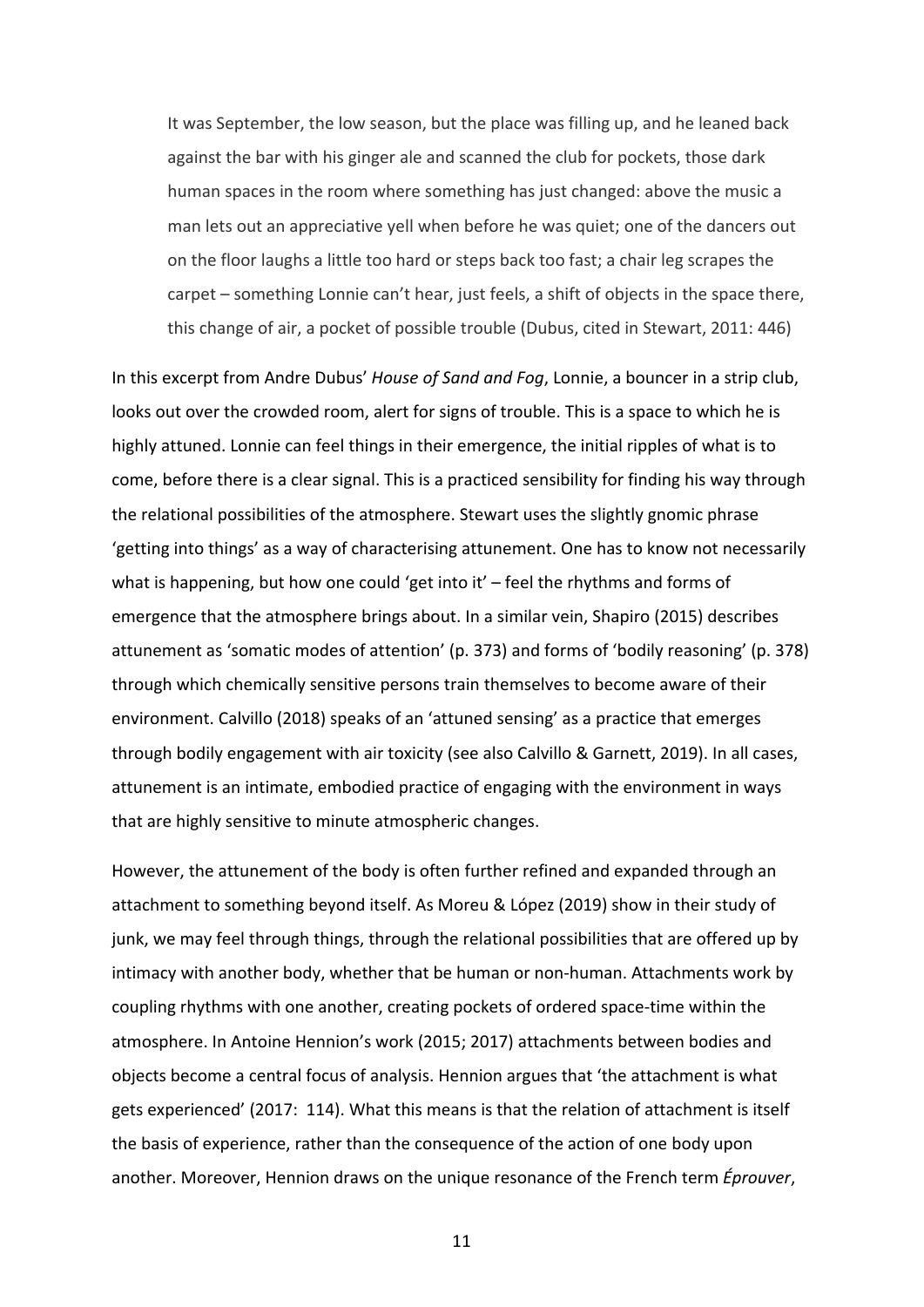which can be translated as both 'to try' and 'to feel'. Experience then has an experimental character, an effort at placing oneself within a relation in order to open oneself up to a feeling. Attachments, for Hennion, are characterised by an intimacy between those things that are being attached, such the qualities that are immanent within bodies and object circulate and become articulated through the relation.

In summary, rather than approach atmosphere as the influence of social and environmental factors on patients and staff, we can treat the entangled space of feelings on the ward as the primary medium to be investigated. The atmosphere envelops the space and the persons who dwell within it, and establishes the relational possibilities for being and acting together. Orienting to that space through processes of attunement, including those that arise from intimate attachments to aspects of the space become critical. In what follows, we now turn to exploring how patients develop an intimate sensitivity to the particular atmosphere of a forensic psychiatric unit, and how this sensitivity is deployed to manage daily life in detention.

# **Entering the Atmosphere**

Sharphill is a large, purpose built medium-secure unit comprised of six wards (four male and one female wards, along with an acute ward). All of the patients within the unit are on a forensic care pathway, meaning that they are detained under Sections 37 and 41 of the UK Mental Health Act, which determines that care should be provided in a hospital rather than prison setting. The majority of patients at Sharphill have either been transferred from the prison estate or have been 'stepped down' from high-secure care in one of the three major units in the UK (i.e. Broadmoor, Rampton, Ashworth). As such, most patients have prior experience of living in a secure setting, which can in some cases be for over ten years or more. Nevertheless, being transferred to Sharphill can be an overwhelming experience for many patients, particularly if they arrive during episodes when they are highly distressed. Here Cynthia talks about how she experienced admission to the unit:

Interviewer: How do you feel your mental health is in this ward?

Cynthia: I don't like it here, it's depressing. Well, [prior hospital] is not too bad. But here it's not like that, they close my cell doors, they close my mind, my eyes and all these things … an animal. I don't like it.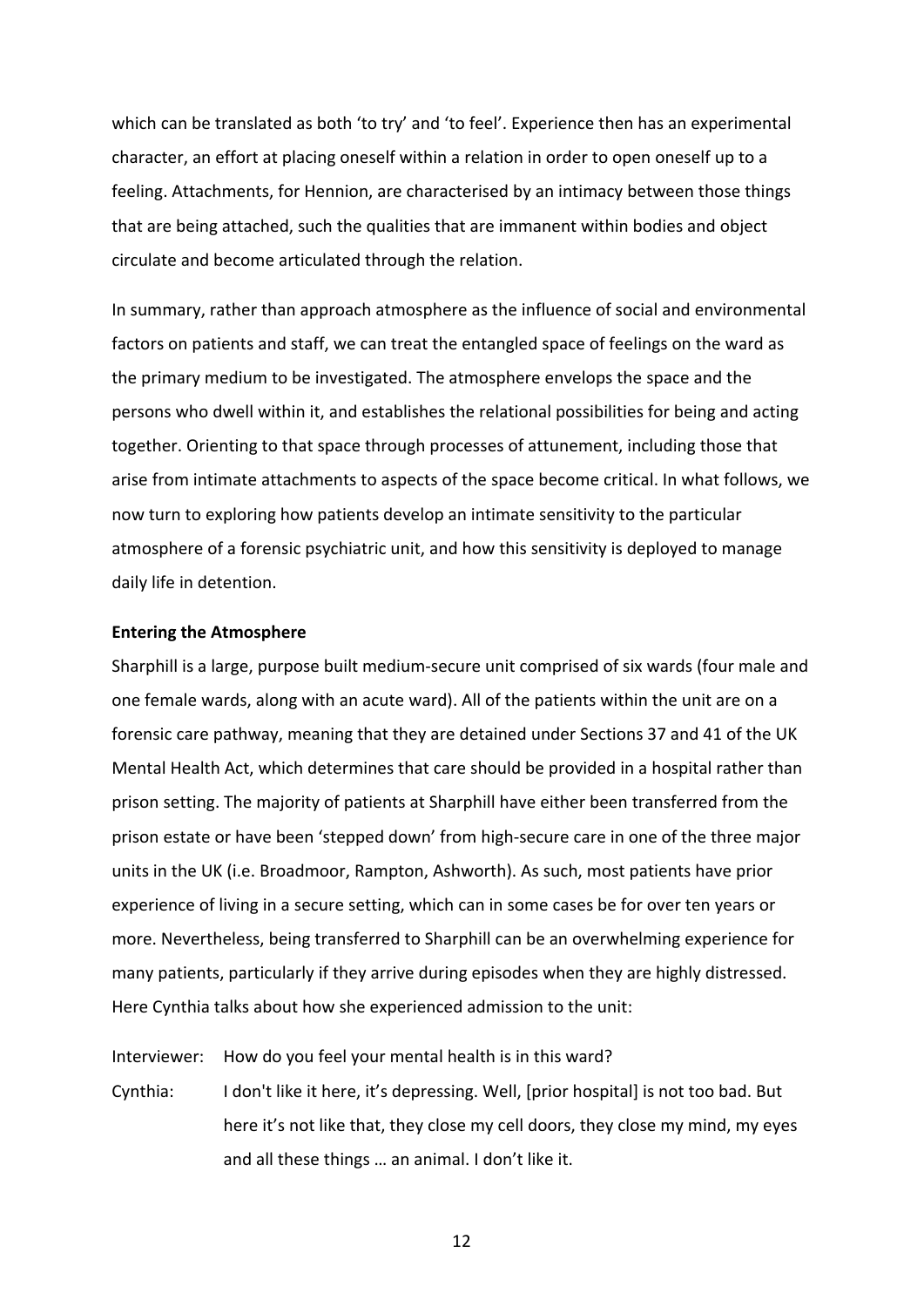What is described here is a visceral reaction to the setting that leaves Cynthia feeling like 'an animal'. The features of the space itself, with the locked doors and individual bedrooms are felt as directly impinging on her sense of self. She is being 'closed down' by the environment. Tellingly, Cynthia refers to her bedroom on the ward as a 'cell', eliding the difference between hospital and prison space. The comparison between the two spaces has a measure of ambiguity for most patients. Joshua, for instance, described the external space of the ward in the following terms:

Joshua: So, with the high fences and all that, it's sort of like a prison. Well, it's worse than prison. The fences are higher and there's more doors

The issue here is that Sharphill is indeed 'sort of like a prison', since it has mandatory high walls and fences, along with heavy airlock doors that bang repeatedly when opened and closed both day and night. Whilst ward staff do not wear uniforms, they carry large bunches of keys and are obliged to perform regular round the clock monitoring of patients, particularly when they are alone in their bedrooms. Whilst much has been done in the design of the built environment to reduce the carceral look of Sharphill (e.g. painting fences green so they blend into the surrounding greenery), it still feels like a prison to many patients:

Christopher: Um, in terms of the design of the wards, like, it looks like a – like a prison, like you can't come out of. And the doors are double locked. I came to the assumption one day, it was just a thought, like I was living in hell, you know, because there's so many doors, so many – so many, um, keys that the nurses carry around that they have to open and then it's like, um, you get the sense that am I imprisoned here forever, for life?

In formal terms, Sharphill is not a prison, it is a hospital, a place of care and recovery rather than punishment and rehabilitation. Much as patients use the idea of incarceration as the model to understand life on the unit, there are significant differences. Whilst a prison sentence carries a specified term, there is no similar tariff applied to detainment under section 37/41. Discharge is a matter of clinical judgment, further ratified by the Government Home Office. A prison sentence also has a definite temporal structure in relation to past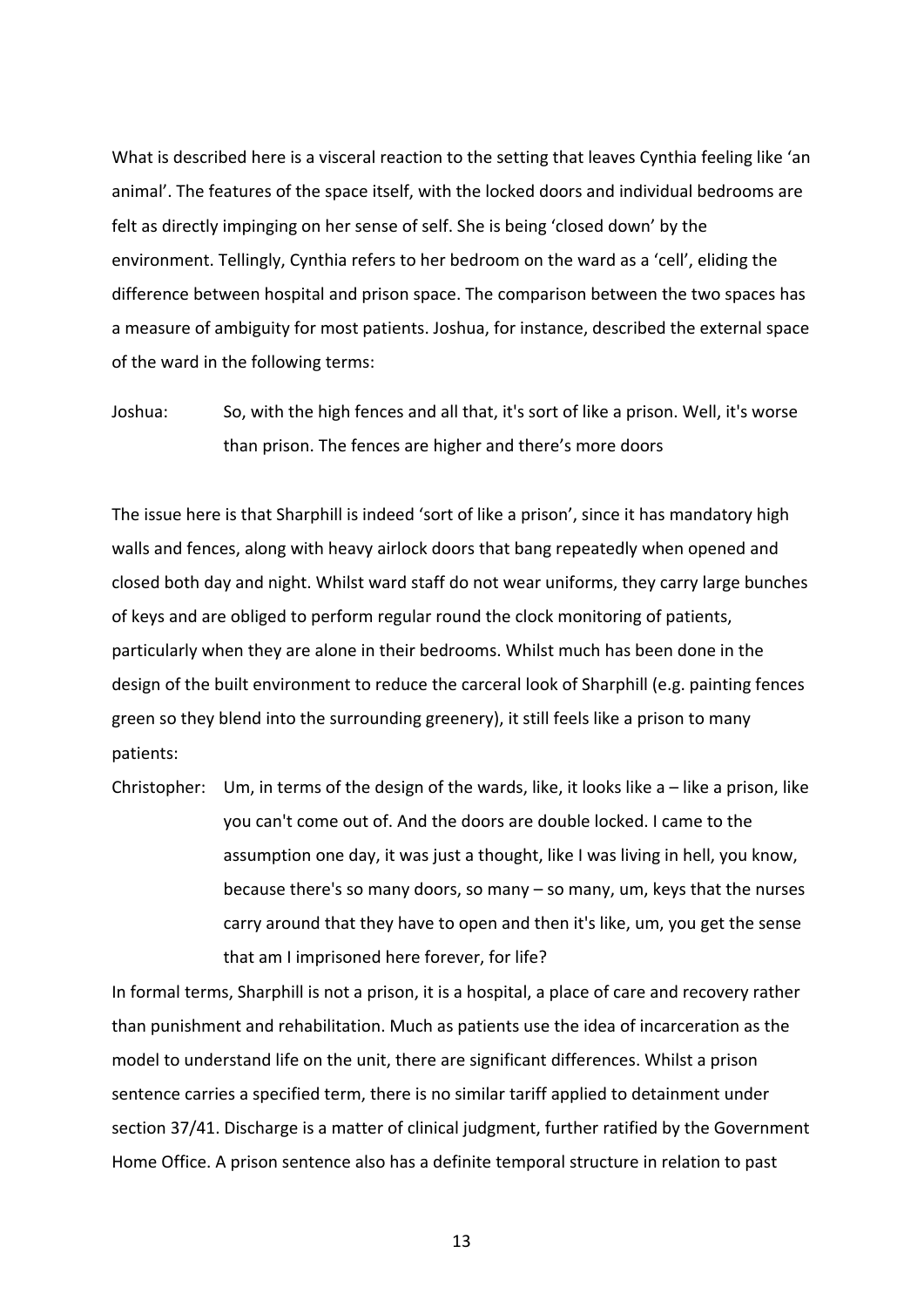offending behaviour and future rehabilitation. Patients on a forensic care pathway also have a prior 'index offence', but the care provided in places like Sharphill is not meant to address that offence directly. It seeks instead to stabilise the patient's mental health condition so that either a return to prison or discharge to a low security setting (e.g. hostel, supported housing) becomes possible. In fact, the relationship to the past is often a highly problematic for patients on forensic pathways (see Reavey et al, 2019), who may be unable, sometimes for legal reasons, to return to their previous homes and communities. The future is equally uncertain. The object of recovery is not the overcoming of past events, but rather the capacity to self-manage one's own mental health for the rest of one's life whilst carrying the burden of past acts and experiences (which for many patients can involve being victims of violence and abuse as well as being a perpetrator).

An ambivalent relationship to the past and the future on the part of patients complicates the process of attuning to the particular atmosphere of a medium-secure ward. Patients are typically encouraged not to 'dwell' on the past, since this is considered to be antithetical to recovery. But equally, since the purpose of care in this setting is to move patients further along in the system, rather than discharge directly into the community, there is little by way of focus on the wider future. The concern is primarily with managing feeling and conduct in the present. In this sense, patients find themselves entangled in the everyday relations of the ward atmosphere without a strong sense of how this relates to the temporal arc of the passage through forensic care. When past and future are rendered problematic, meaning has to be found in the minutiae of the everyday. Kathleen Stewart's (2011) phrase 'getting into things' – which is a rendering of Heidegger's (1962) notion of 'entangled absorption' in matters at hand – provides an apt description of this process of narrowing existential horizons down to the immediate. Take, the following commentary by Derek on a photograph he has taken of his bedding:

Derek: I like the pattern on the duvet cover … all the lines were pointing kind of out towards the window, but there was also like the bars, there were like bars on the  $-$  on the  $$ the pattern on the bed sheets and there was – there was, you know, there's linear sort of pattern which kind of mirrored a little bit of what's going on – with the bars and the windows. But it was also like – for me it was also a directional, so it was like beyond what was the bars on the windows.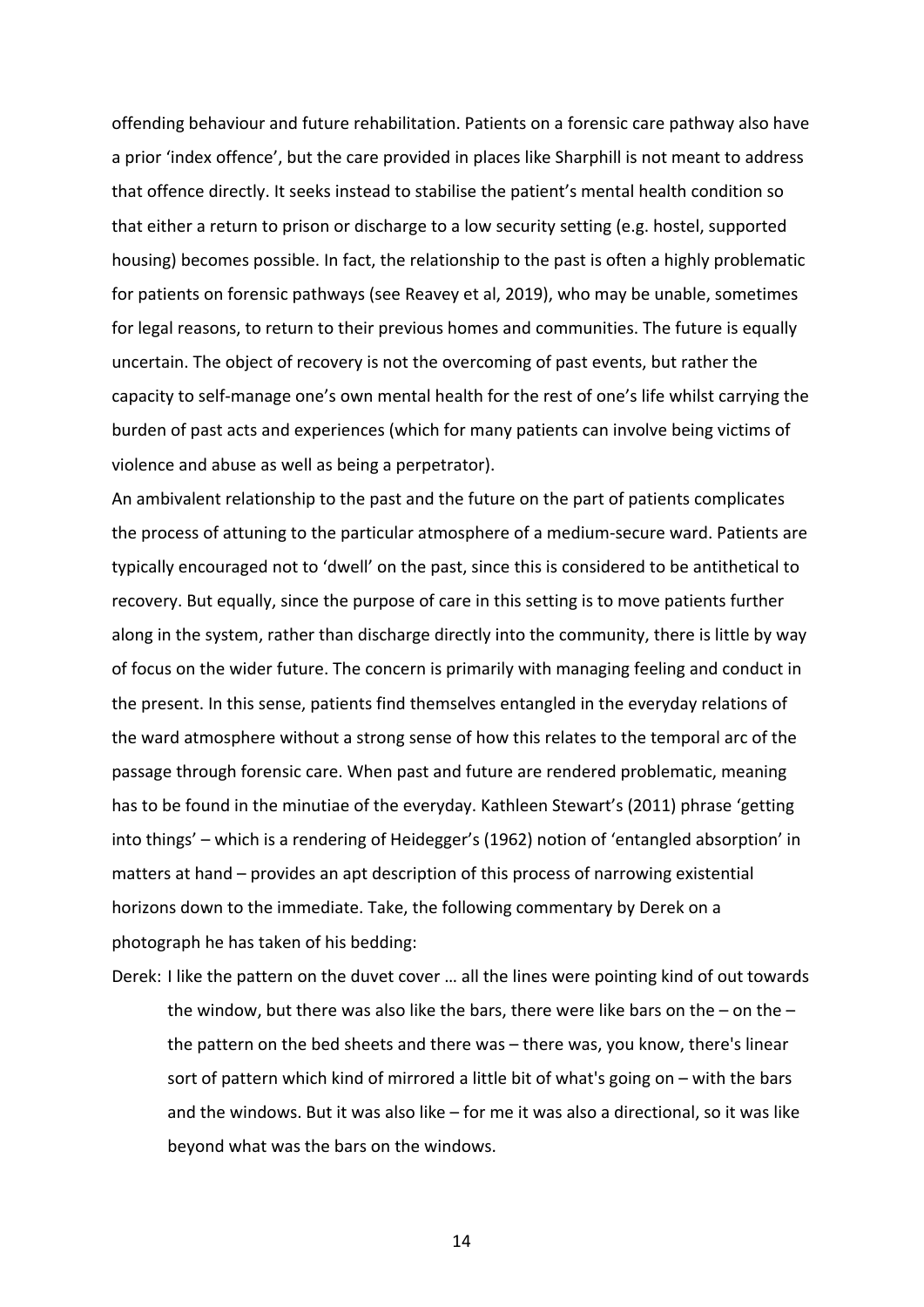At one level this is a description of the functional nature of the setting – cheap and plain materials with little aesthetic character, which mirror the bar that obscure the view from his bedroom window. But the more the description runs on, the more Derek 'gets into' or 'feels his way into' the objects around him, a sense of logic of detainment being encoded into all aspects of the space becomes apparent. The pattern of the bedding repeats the enclosure of the bars on the window. And yet, there is something else which starts to emerge, a sense that the pattern, the lines, is also pointing somewhere, to an outside that cannot be properly articulated, but is nevertheless felt as lying beyond the space of detention. Derek may not be able to engage with past and future, but from 'entangled absorption' in the present he can begin to sense affects that offer an anticipation of a space and time outside of the unit.

The process of feeling the specific affects that emerge from absorption into matters at hand can also be referred to as attunement. Derek is highly tuned into the details of the space around him. We might gloss this as a 'high-definition' experience of ward, as in the following:

Derek: I was watching – there's a whole – there's a whole range of life here. There's a whole community here and  $-$  and  $-$  and there are ladybirds. There are bumble bees. There are little butterflies that come. So if you observe this closely enough, you will see that there is another community within this community … And so for me, when I'm sitting here, sometimes it reminded me of the things that we take for granted. I mean most of the smallest things and the little things and the things, but when I'm sitting here, I'm – I'm constantly reminded that there is another life that goes on and it is continual and it's – you know, it's quite vibrant and colourful … if you pay enough – pay close enough attention you'll see that there's another world that – that goes on and it goes on behind that  $-$  that boundary

Becoming attuned in this way involves a multi-modal experience of the space where another 'world' appears to emerge that offers possibilities beyond the immediate routines of the ward. This attunement might be seen as a generative process of creating a 'world within a world'. Yet conversely, we can also see attunement as a denial or refusal to engage with the actuality of detainment. By escaping into the community of bees, Derek is 'tuning out' the human community of forensic patients, nurses, clinicians and social workers with whom he currently dwells. More importantly, the meaning and significance of his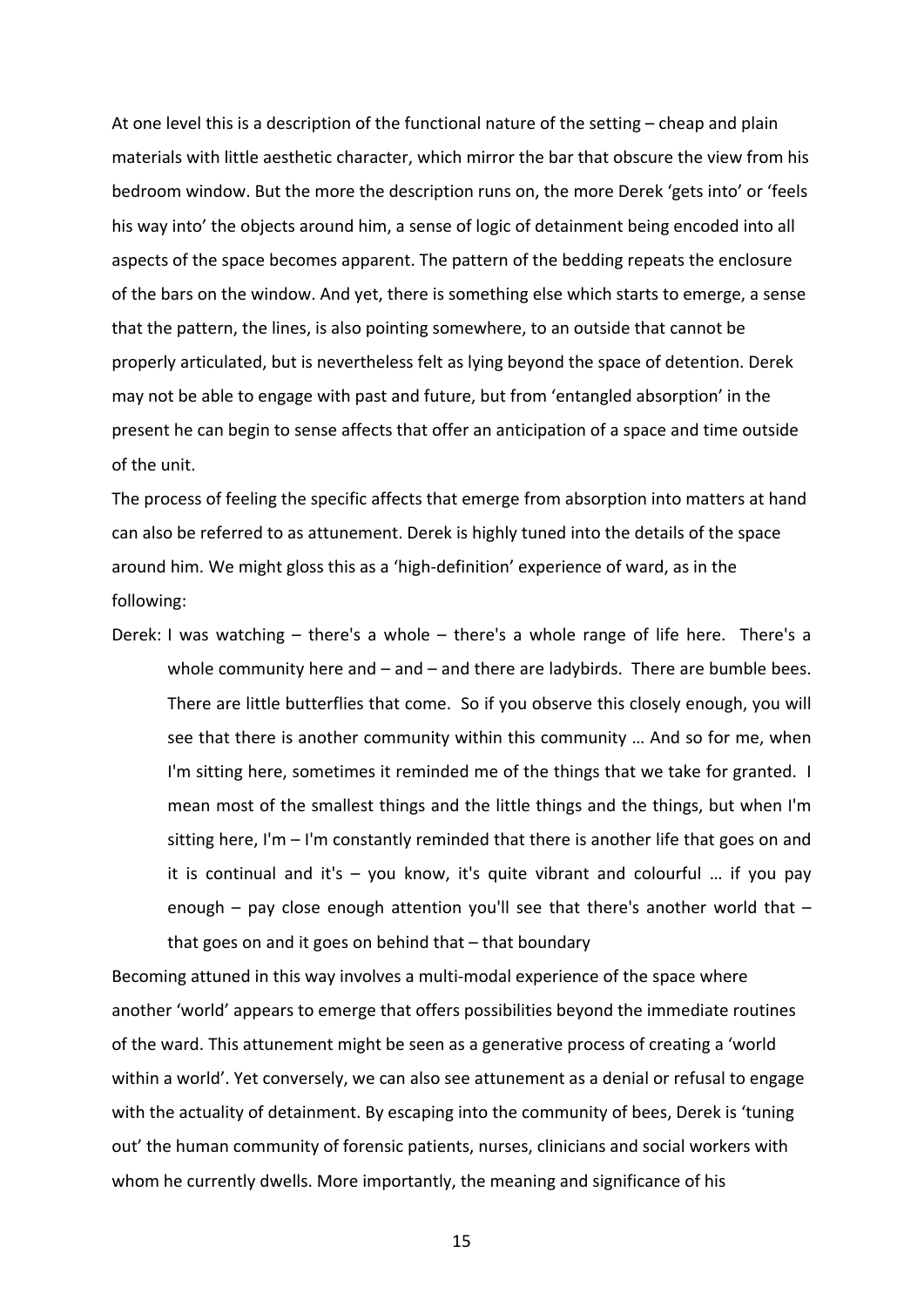detainment is lost. In Heideggarian terms, the 'angst' or 'dread' that opens up a relation to a life beyond the unit is warded off by this vivid perceptual attunement to worlds within worlds. Seeing 'more' in the present involves a temporal and existential contraction. At the same time, we can recognise this form of attunement as a survival strategy for getting through an unspecified period of detention. For patients such as Derek, the ward may offer one of the first experiences they have had of relative safety and security in their lives – there may be good reasons for wishing to entangle themselves ever further into the minutiae of the present rather than engage with the difficulties and distress of the life trajectory that has lead them to this place.

#### **Tincturing the atmosphere**

As part of the research process, patients on the unit took photographs of spaces and objects that held importance for them (see afterword). These photographs formed the basis for interviews where the emotional significance of what was depicted became clear. To use Hennion's term, the scenes were typically based around specific kinds of attachments. For example, Sue had produced a photograph of a loaf of bread that she had made during a supervised cookery session (see fig 1). Initially it seemed that this attachment was pleasurable, that it was an exercise in taking a small measure of control over dietary intake, and an opening up to the sensual pleasures of cooking at eating. But it became apparent that, due to staffing issues, supervised cooking occurred very rarely on this ward. The attachment was then also marked with frustration and disappointment, the sense of the ordinary pleasures of living that are lost during the course of detention. In this way, attachments involve both intimacy and feeling, along with ambivalence and reversibility. This is legible in the image itself – note the central framing of the bread, placed carefully on the rack to cool, yet set in a kitchen space that is otherwise bare and clearly little used.

(Insert Fig.1 with caption: Fig 1. Photograph of a loaf of bread taken by Sue)

Shapiro (2015) describes how chemically sensitive persons act as in a manner akin to 'human Geiger counters' in their capacity to apprehend the environment. In the case of Sharphill, it is the attachments rather than bodies alone that serve as sensors for the unfolding affects of the unit. The attachment to the bread becomes a way of acutely experiencing the tensions between care, security and economic efficiency that dominate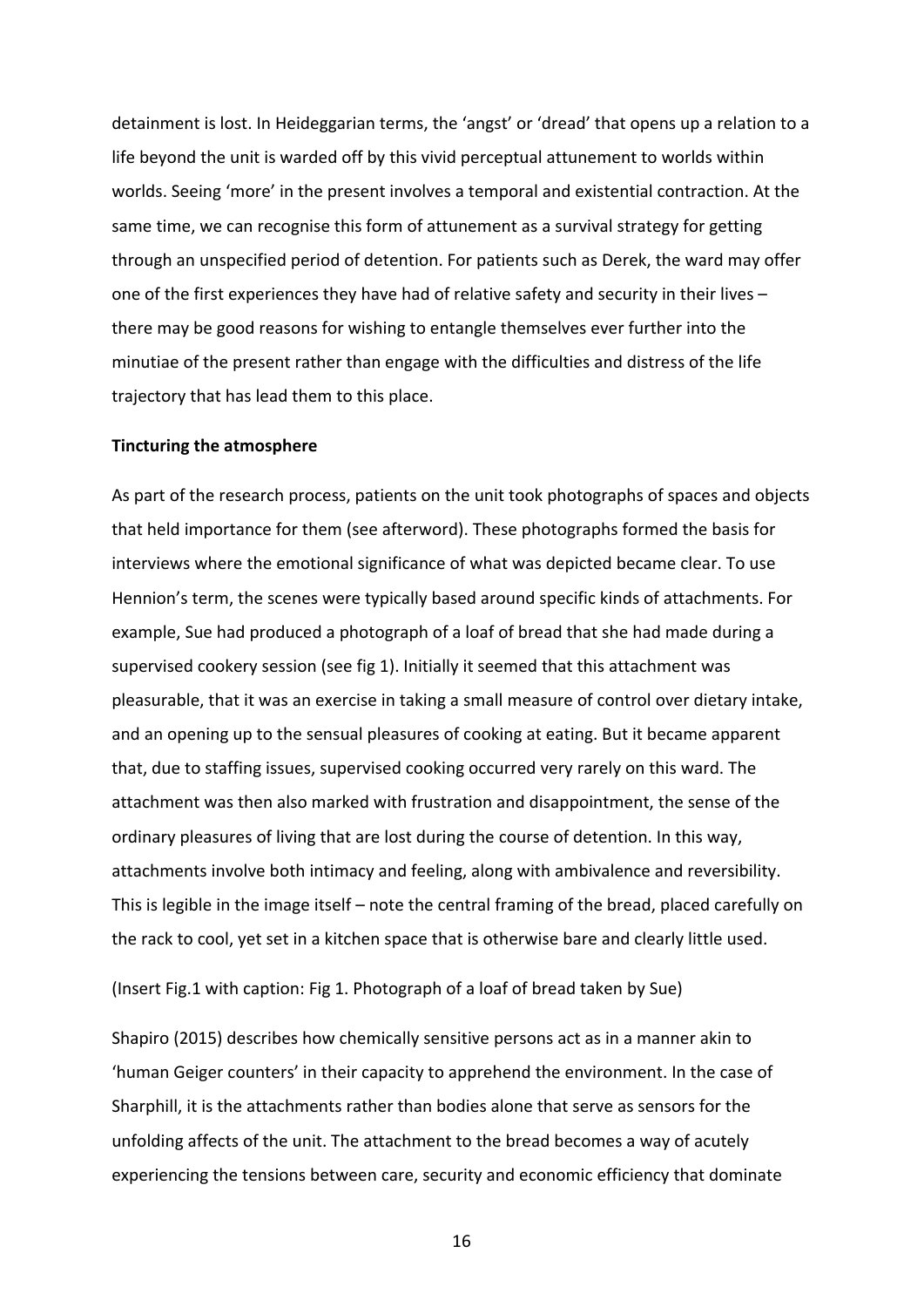forensic psychiatric care. But attachments can also be a way of intervening in the atmosphere, a means of adjusting or transforming the affects that circulate. James is well known within the unit for his artistic experiments. He has produced a number of large canvas paintings, some of which are on public display on wards and in a visitor space in the broader hospital setting. Here he discusses one the larger works he has created:

- James: I did a picture on the wall, a big one, a sheet on the wall, with it's got blue and it's got, er, one and only unique human being with a distinct role to play in the universe. And that took me two weeks to do.
- Int: Oh, was that you?
- J: Yeah, I stuck it up there, sort of wow factor. When people come in, they always remark on that, and it's – it gives the right impression of the ward, that it's not dull and boring and clinical, white walls, there is some colour. And also it's a statement which isn't overtly religious. It's a statement which is there to encourage people, which is what people need. It's each of them saying, you're a unique person, you have a role to play.
- I: So is that message for the patients?
- J: Patients and the staff.

(Insert Fig.2 with caption: Fig. 2 Photograph of an artwork taken by James)

The picture is hung prominently above James' bed (see fig. 2). It depicts an outline of a solitary figure against a blue background. James contrasts this colour scheme with the 'clinical white walls' of the ward. Blue is typically associated with movement – clouds moving across the sky, the churning of waves. Here it contrasts with the fixity and containment of the clinical setting. The painting captures a sense of vitality, a feeling of being alive, which is all too often absent in psychiatric care (see Brown & Reavey, 2019). This is reinforced by the figure, which James describes as offering a symbol of uniqueness, of individuation in the midst of detainment. James explicitly positions the picture as an effort at reconfiguring social relations through offering a message of destining and individuated trajectories to both 'patients and the staff'.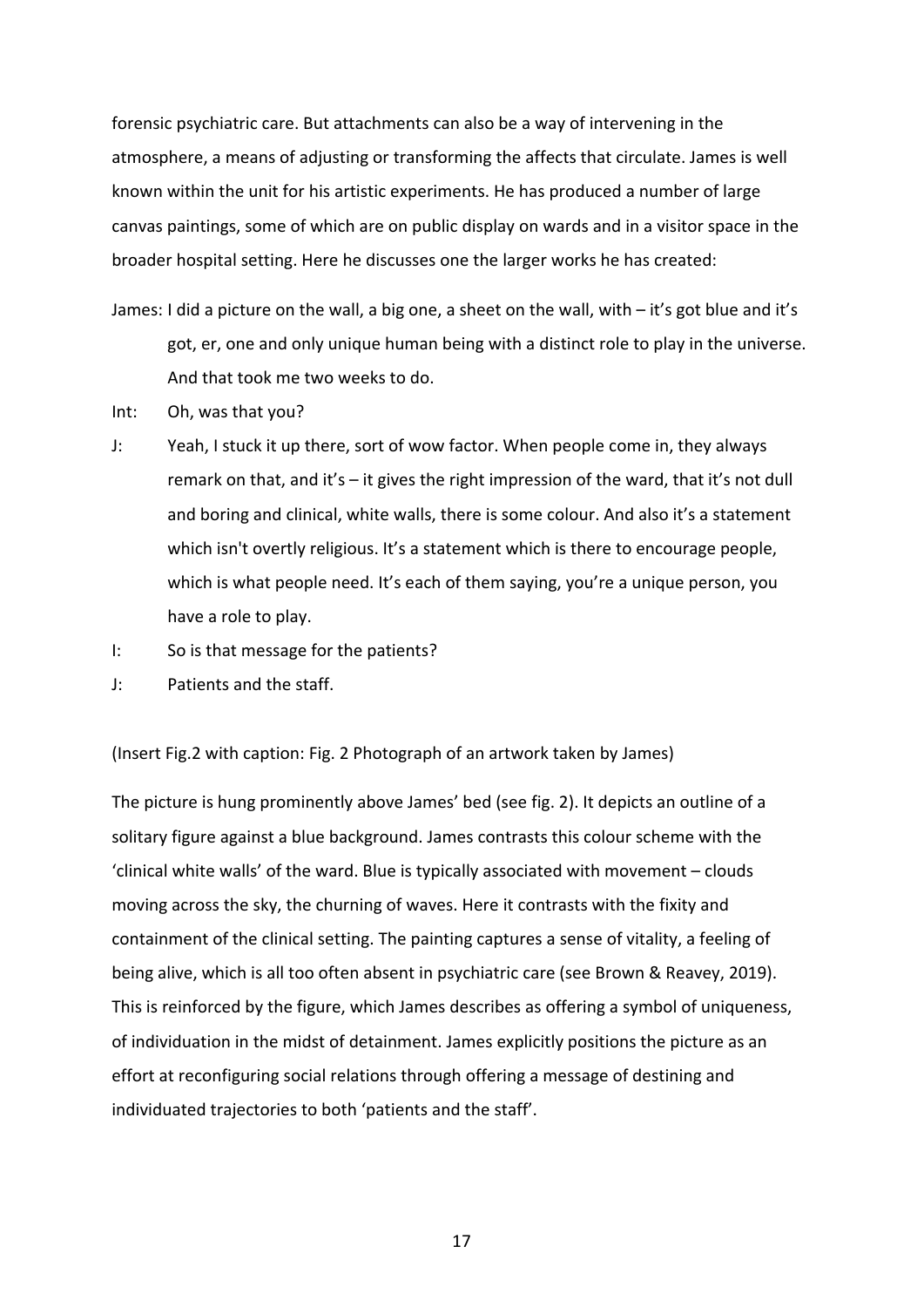If the attachment to the bread in the last example acted like an atmospheric sensor, then the attachment to the picture serves as an atmospheric transducer. The qualities of vitality and individuation that are immanent to the James' work are fed into the space. As Böhme (2017a) puts it, the qualities 'tincture' the atmosphere in a manner akin to a watercolour paint dipped into a glass of water. What James calls 'the wow factor' is this transductive movement of transforming the ward atmosphere by way of the attachment. Staff and patients alike participate in the affective transduction of these qualities through their engagement with the picture. This can also be seen in a different way in another of James' works, a fireplace that he has constructed out of cardboard (see fig. 3). The fireplace is mobile, and James regularly positions it in different places within his bedroom (see discussion in Tucker et al, 2019). However, unlike the painting, this particular work does not appear to be deployed to shape the atmosphere of the ward as a whole. James describes the fireplace as creating a 'homely feeling' in his bedroom. Rather than tincturing the whole space, the attachment fireplace seems to perform an 'auto-affective' function of insulating his bedroom from the unit, of creating an micro-atmosphere, a small sliver of enclosed space-time, within the hospital space.

(insert Fig. 3 with caption: Fig. 3 – a photograph of James' fireplace)

The tincturing of atmosphere can produce complex and ambivalent experiences. It is the norm in most secure and locked wards to have a common area with a television at its centre. Here Vincent describes the atmosphere around the television. It has been observed that in the majority of inpatient psychiatric care, patients are left for long periods of time watching cable television networks (Lawrence, 2005). Sharphill is no exception:

Vincent: The day area. We sit down, there's a TV, flat screen TV in there. We can put it on the music channel, music videos. Beyoncé and Jay-Z and all of the music what's going on, videos, it's them singing it. Or you can watch the news. I've been watching the news, I've been watching programmes about flying, everyone can fly – and all different things you can do, just sitting there watching telly.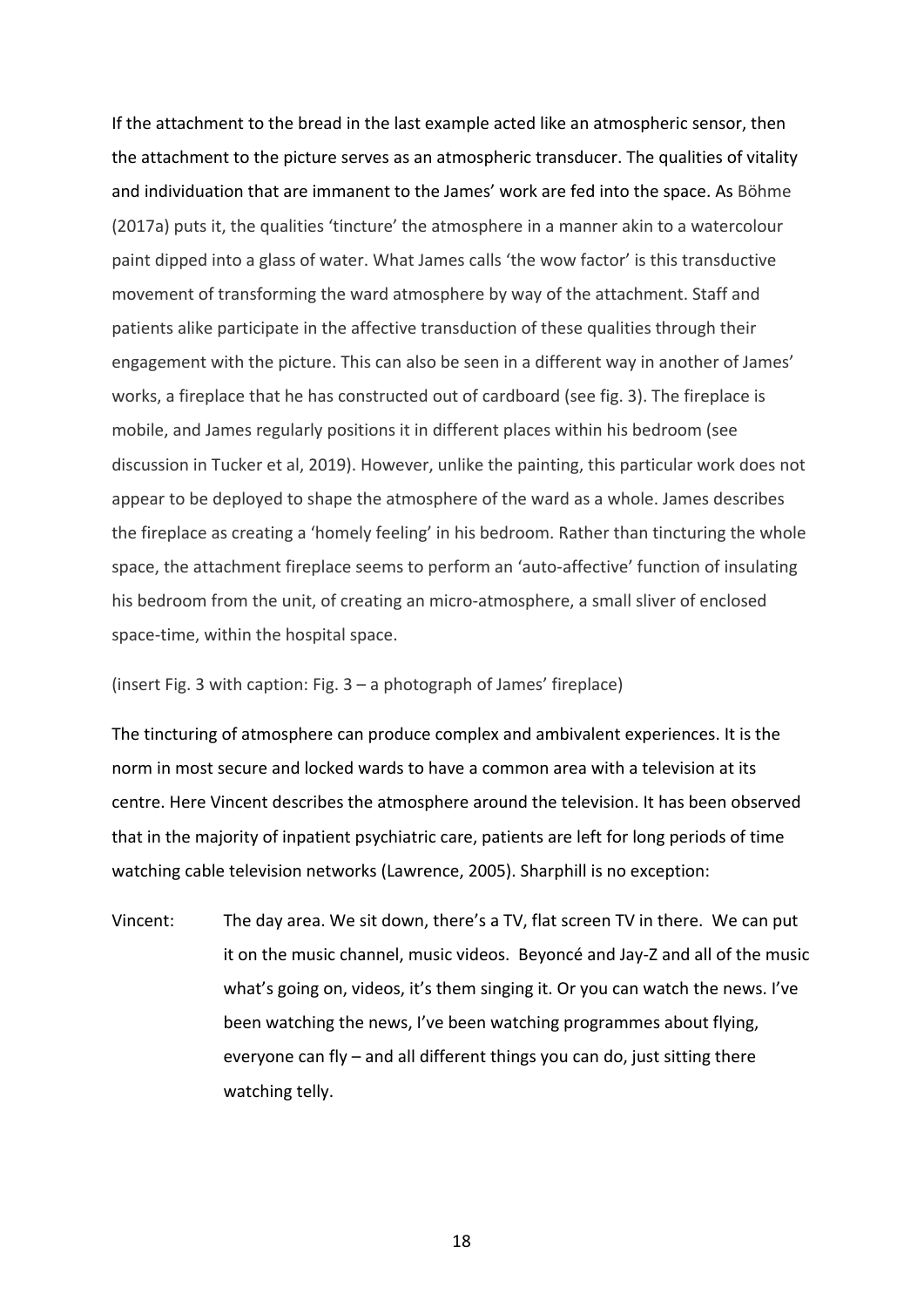In our experience, on male wards the television is usually tuned to music channels, such as MTV Base, or alternatively to sports or news channels. Conflicts tend to occur between patients over which channel to watch, particularly around televised events (e.g. football tournaments, Eurovision etc). The wards at Sharphill were deliberately designed to create maximum open communal space. This means that conflicts around the television can rapidly transform the entire atmosphere of the unit. It also makes it possible for individual patients to exercise control over the greater part of the soundscape of the unit by taking control of the television, as one patient reportedly did by insisting that the Al-Jazeera news network be on at all times. When, as Vincent describes, music television is being watched, particular kinds of intimate experiences seem to be afforded. We have observed heavily medicated patients position themselves as close as possible to the television, presumably because the bass sounds of the music provide a pleasurable form of resonance. It is also the case that the music videos played on channels such as MTV Base feature young dancers adopting sexually charged poses. The communal experience that Vincent describes is partly oriented around these images. Sexuality is a highly problematic issue on forensic pathways (see Brown et al, 2014). A show of affection or actual intimacy between patients is completely proscribed, and sexuality itself is ruled out as an inappropriate topic for either general or clinical conversations. Watching music videos is one of the few occasions where a shared experience of sexuality – albeit unspoken and unspeakable – can be engaged in. Victoria Knight (2016) has argued that within the prison estate, televisions are used as a device to make the hardship of long-term detention more tolerable, thus normalising questionable practices such as restriction to the prison cell. Whilst the use of televisions at Sharphill operates differently, we can see a similar balancing of affects, where a small release from the culture of denying physical intimacy is allowed.

### **Punctualizing the atmosphere**

By definition, an atmosphere forms an enclosure, a 'sphere' of envelopment (McCormack, 2018). However, as we have seen, it is possible that denser pockets of other enveloping feelings might emerge within the overall atmosphere. Atmospheres are not totalising, nor are they necessarily highly bounded. Whilst the atmosphere at Sharphill becomes tangible from the moment one enters the building, what visitors, staff and patients bring with them are affective traces from elsewhere. The atmosphere is pulling in feelings from a wide range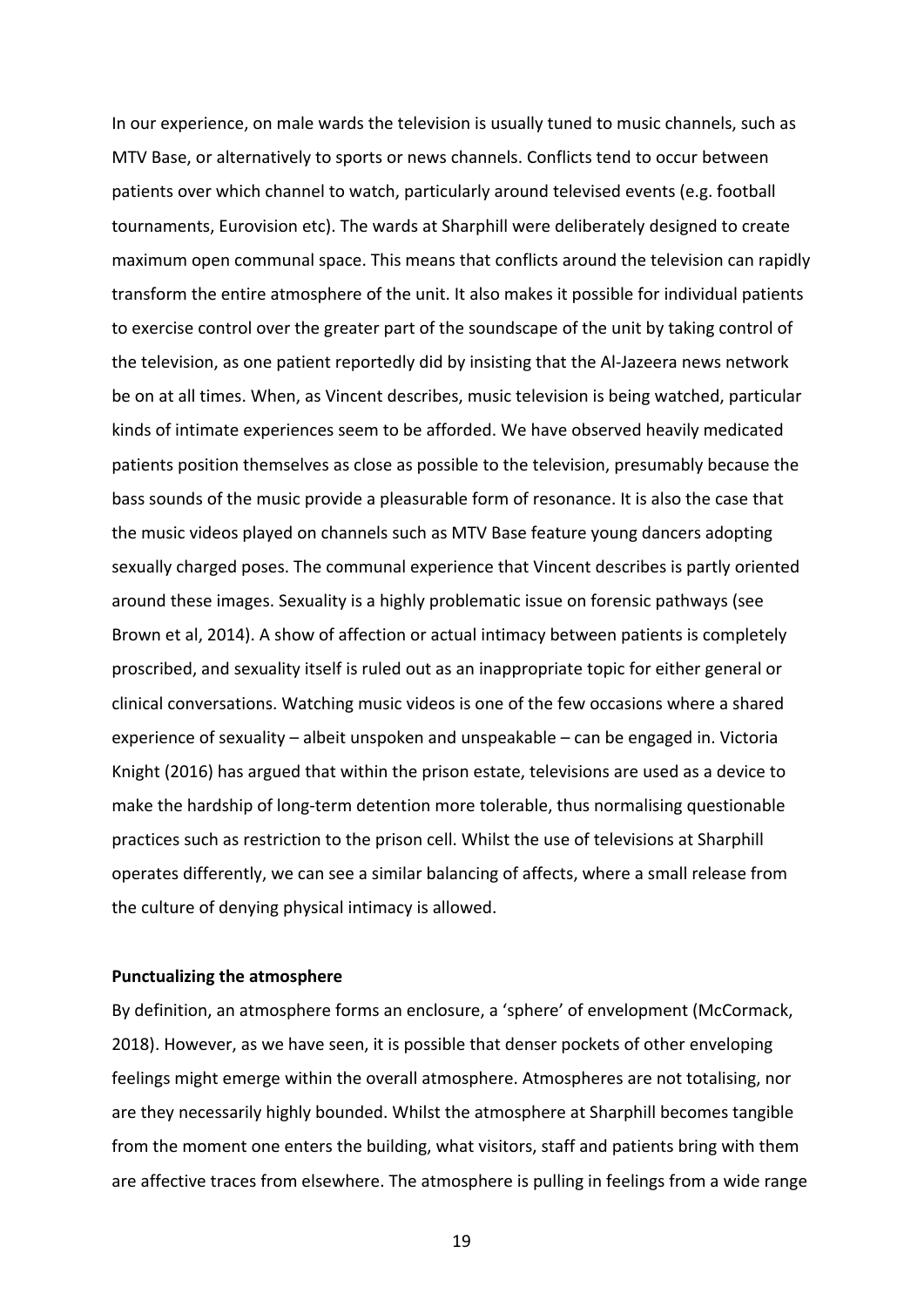of sources. To use Andy Pickering's (1995) term, it is akin a mangle that presses affects into close proximity with one another – a shout that comes from outside the gates, an anxiety passed on from the evening TV news, anger and violence emanating by a patient recently transferred from prison. Here is James talking about what he brings back when he allowed leave to walk in the hospital grounds:

James: I like, um, wooden things, like woodwork. I collect things in the ground and make other things. If I see it lying around and I think it can be used I'll use it. Int: So was that, was that something that you did before? Or is it something you've started doing since you've been here?

James: Um, I just picked up things and found out I could do it really.

Int: Great, so, um, why do you like doing that kind of thing? What do you get out of it?

James: It keeps me occupied. Stops me thinking about the past. And I used it initially to concentrate my ideas into doing things creative instead of self-harming.

The pieces of wood that James finds outside the walls of the unit travel back with him and end up as parts of the attachments he produces with his art works. These are objects that come from outside the clinical environment, that have qualities that can be used to make something different happen. But this is not their only purpose. As James describes, the practice of looking for 'found objects' also does a work of holding him into the atmosphere without allowing his existential horizons to extend into the potentially troubling region of the past. This kind of entangled absorption creates a foothold, a definite perspective on the unfolding atmosphere that provides focus and attention.

Following Munro (2004), we will call this process 'punctualizing'. For Munro, drawing on Heidegger, punctualizing is a showing or disclosure of identity that is made in response to a 'demand' or 'summons' made by others. But objects can also issue their own 'solicitations', as Kurt Lewin claimed in pointing to the *Aufforderungschrakter* ('invitation character') issued by aspects of the material world (a concept subsequently taken up and developed by JJ Gibson (2015) as 'affordances'). Pieces of wood lying on the ground 'invite' or 'solicit' the act of being picked up and explored. This summons requires an interruption in existing activity, a re-direction of focus. In the course of that act, we become indexically disposed towards the world through a very specific medium. Punctualizing is then a specific form of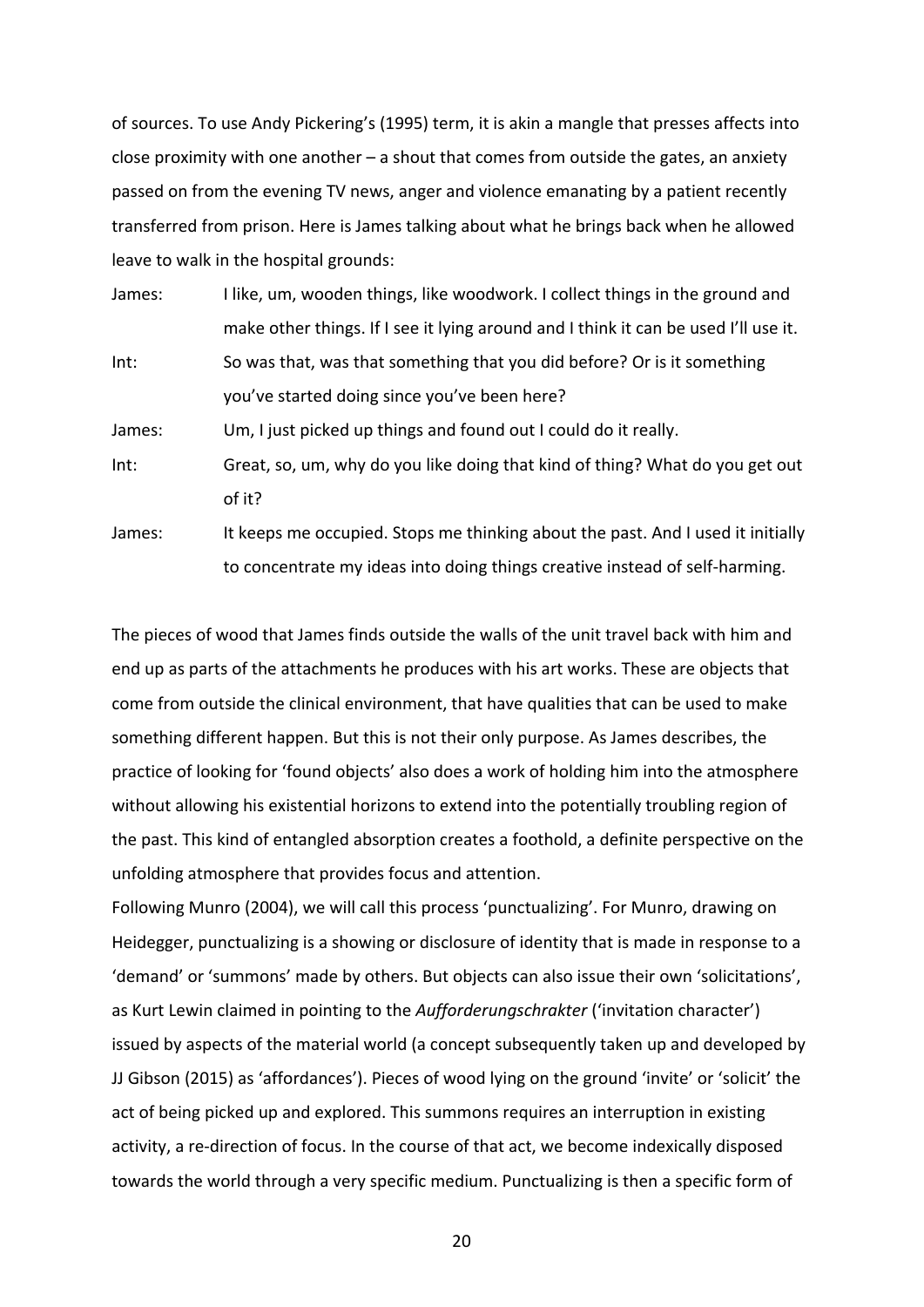attachment that demands focus and locates us, even if momentarily, in a particular temporal and spatial orientation to the atmosphere in which we are enveloped. Take the following example, where Vincent is describing an armchair positioned centrally in the ward, where he will typically be found at many points during the day:

Vincent: Well that armchair is next to the pool table. And people usually sit there. You sit there and watch people, watch each other play. So I take a turn and I get up and play pool and someone else sits there. When I finish, he gets up and goes and plays pool and then I sit down. It depends if I win. The winner stays on.

Int: Oh. So when you're sitting in this—

Vincent: Well you can sit down and watch the TV or – cause it's there – you can see who comes in and comes everything from outside and inside and down the corridor. Then they go in the office or they go in there, or it it's a doctor or a nurse or whoever.

The wards at Sharphill are constructed around a 'cruciform' design, where four spokes of the ward meet at a central area. The armchair is positioned within the central area, from where it is possible to survey the majority of the ward area. Vincent describes using the chair as place to rest whilst waiting to play pool. But it becomes clear that this is not the only activity that goes on around the chair. From here it is possible to watch people entering the ward and to observe what they do. In fact, we learnt that Vincent is well known for occupying the chair, which he has re-positioned to secure an optimal vantage point on the ward. Given that one of the major issues in secure psychiatric care is patient boredom, arising from the relative lack of structured activities, it appears that Vincent has arrived at a novel attachment where he can 'people watch' from the very centre of things, without needing to be involved. The passage of staff and patients entering and exiting provides a temporal rhythm that adds structure to his day. He has found a way to 'parasitise' the surveillance practices that are designed-in to the ward structure, and in so doing extracted pleasure from its functioning. Vincent occupies the position of being 'all seeing', but has no obligations towards what he sees other than his own visually mediated enjoyment.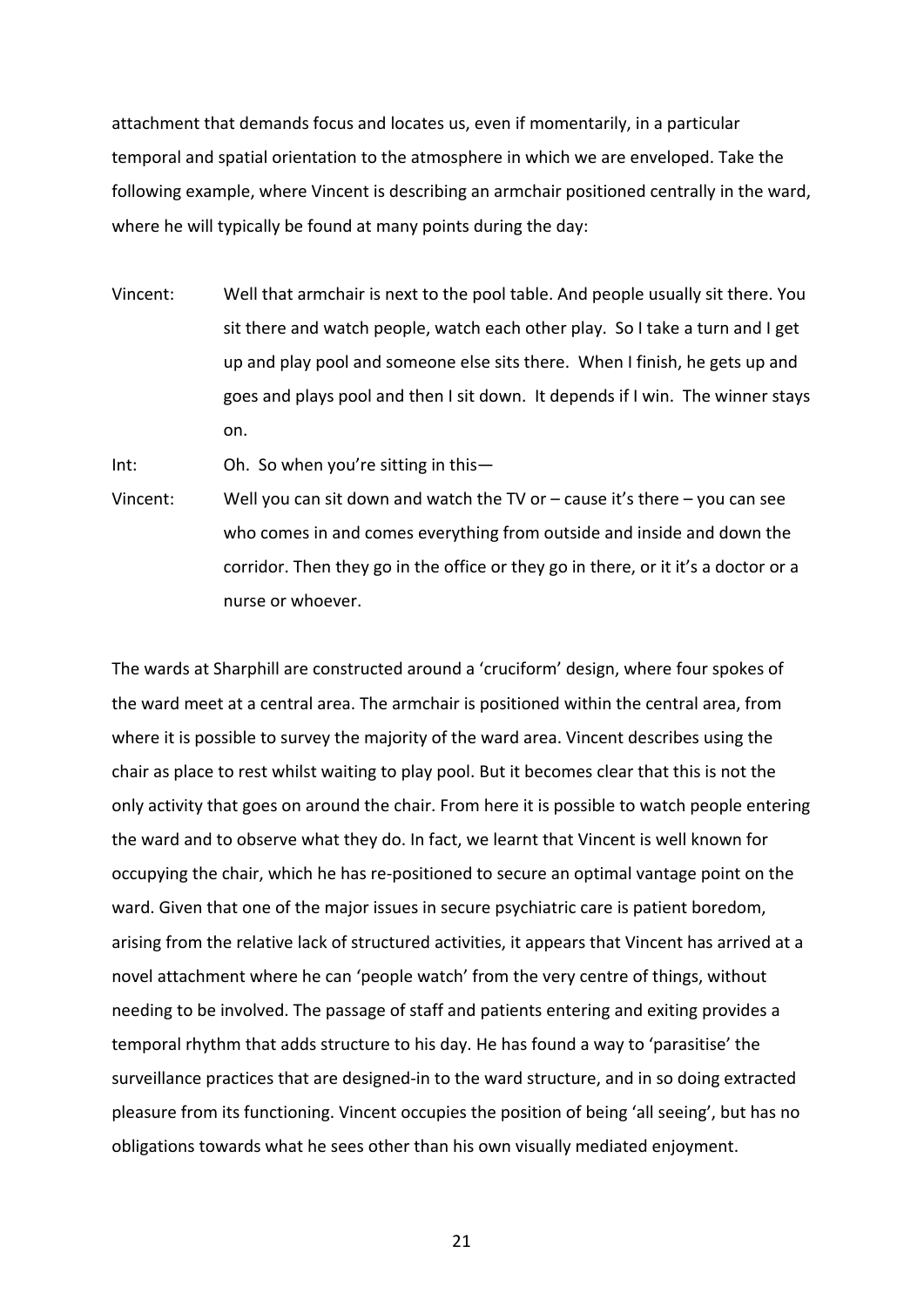Surveillance is a reversible process at Sharphill. Whilst staff monitor patients, patients in turn monitor staff and each other, creating a double layering of watching and being watched (Halford & Leonard, 2006). Each bedroom has an embedded door viewer or 'peephole' so that staff can monitor patients whilst they are in their individual rooms (in some cases, monitoring may involve staff physically entering the bedroom at regular intervals round the clock). It is also not unusual for patients to use the peepholes to observe their peers. Responding to the possibility of being observed can become a routine concern for many patients, such as Leon:

Leon: The staff are fine. They – the staff will leave – the staff here will leave you – on all the wards in here the staff will leave you alone, but it's just, it's like external stuff like maybe stuff you can hear, like through the window or through the door, you know. And, and you can't see the person … I know that behind the curtain there's a peephole but I normally block it up. And they complain about that, saying you're not allowed to. But I don't like being like – feeling like I'm being looked at, its not my – I normally block up my peephole, yeah.

Being watched by an unidentified person or hearing indistinguishable sounds or disembodied voices creates a creepy discomfort and confusion that can exacerbate worry and fear in patients (see Brown et al 2015). Donald et al (2015) found that acute psychiatric hospitals can also be perceived by inpatients as 'confused', 'confusing', 'weird' spaces, 'somewhere between a hospital and a home without being neither'. This is worse still if such sounds evoke difficult memories of past abuse or situations where patients have experienced loss of control (Garfield et al, 2013). Addressing surveillance and intrusive noises, whether it be through blocking the peephole, as Leon does, or by other measures such as learning to distinguish the sources of sounds, forms a backdrop to daily life. The intrusions act as summons that regularly punctualize the hours. Patients hook themselves into the atmosphere through their response to these summons, in that they become focused on either repelling or reframing the intrusions. The practice as a whole can be seen as a form of 'territorialising', in Deleuze & Guattari's (1988) sense of the term. It is a way of marking out a personal space within the atmosphere, creating a habitable existential area within the 'unhomely' nature of the unit as a whole.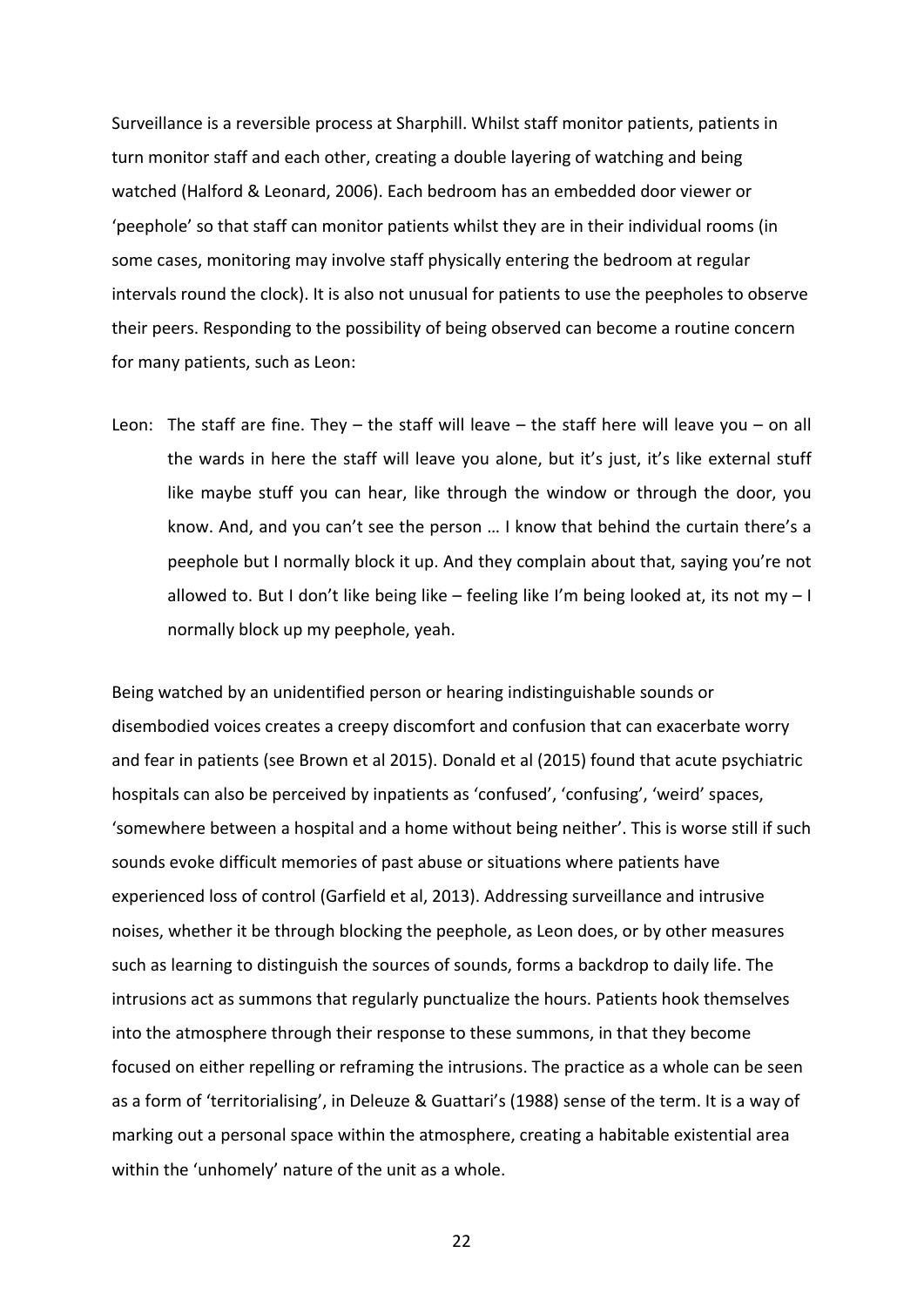The tension between the 'homely' and the 'unhomely' can manifest as sudden changes in the atmosphere. Staff speak of ward atmospheres in general terms as being 'settled' or 'unsettled'. The former means that relations between patients and staff are well established, and that there is little sense of tension or of visible displays of aggression on the ward. But changes in staffing, ward practices, or the admission of a new patients can destabilise this atmosphere. When patients do become agitated or aggressive, staff are trained in a range of techniques to manage escalating behaviour. This usually begins with 'talking down' a patient, offering a PRN medication, or a 'time out' in a dedicated 'deescalation room'. If this fails, then patients may be physically restrained and placed in 'seclusion'. From a patient perspective, escalating behaviour usually follows an incident where a patient feels that their requests have been ignored or their need not met. Here Leon describes how these incidents have arisen for him:

Leon: [W]hen I break the door down I'd come out and start cursing people, well, not cursing, just saying to the staff, 'Look, can you sort this out for me, I feel as though this is happening, that is happening.' They're saying 'It's all in your head, it's all in your head.' And I say to her, 'Okay, can I have a cup of tea?' They will say, 'No, it's not time.' You know, so if you're ever distressed, say you're openly distressed, yeah, and you are trying to explain yourself and nobody knows what you're talking about, and all you want is a cup of tea, to go over and try and collect your thoughts … But no, they will say, 'No, it's not time.' And 'If I do it for you, I've got to do it for them' and this and that. And it's very confusing. And that happened here when I first came here, they, they tried to. But the difference here is they changed the rules.

Leon admits to behaving aggressively, but claims that this has been caused by staff refusing to amend their own work schedule to accommodate his particular needs (although this has now changed, he adds). Here we can see a clash between two aspects of the ward. Staff manage Leon's distress by appealing to clinical reasoning – he should recognize that there is no reason to feel the way he does, that it is a part of his mental health issues. Leon instead seeks to domesticate his feelings by bringing them within the 'homely' practices with which he is familiar. If he could just have a cup of tea and sit down to gather his thoughts, he feels that he could gain control over his distress. But the personal space here conflicts with ward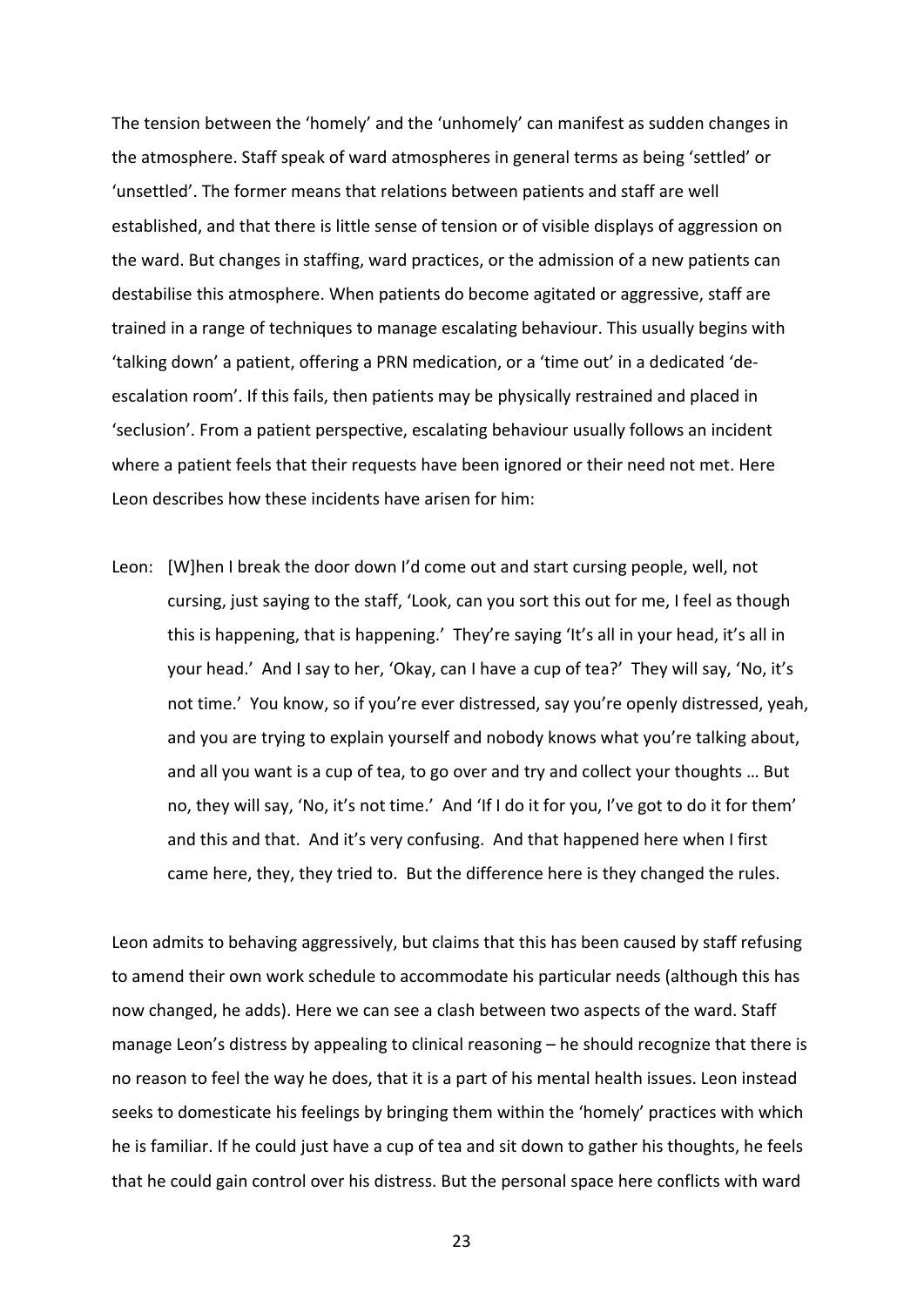practice, with a resulting escalation in behaviour on Leon's part. On this basis, a settled atmosphere appears to be one that can allow allow the temporary expansion of a territorialized personal space when it confronts an intrusion. It is the restriction of this space that destabilizes the atmosphere as a whole.

#### **Conclusion: The Ethosphere of the Ward**

Forensic psychiatric care clearly involves issues of power – the relative power to detain, to compel patients to adhere to medication, and to define mental health as a medical condition that requires self-management by the person in perpetuity. However, using power as an analytic to describe the complex spaces of medium-secure care is problematic. We run the risk of overlooking the myriad, subtle ways in which relations within the space are enacted to create an unfolding, highly changeable atmosphere that envelops patients and staff alike. Within this atmosphere there are moments and incidents where power is nakedly exercised – such as the use of restraint and seclusion – but there are many more moments where it is not clear what is about to happen, what the mood is that permeates the space, what the very purpose is of the unit and the care it provides.

We share the widespread concerns about the use of detention and the politics of secure psychiatric care (see Cromby et al, 2013). It is acknowledged even within policy circles that inpatient care for mental health, despite being a 'last resort', often fails to meet the needs of patients and does not adequately support recovery (NHS England, 2016). We have also seen that forensic psychiatric care is typically provided by low-paid, over-worked staff, who have to enact practices that sometimes conflict with the stated logics of the institution (see White et al, 2012), and received by patients who come from some of the most deprived socio-economic conditions in the country, who have traumatic life experiences, as well as having committed offences that clearly need to be seriously addressed. This is not a space that makes for easy moral or political judgments.

If medium-secure care is to continue to exist, then it seems critical that we understand how it is actually experienced by those who provide and receive it, and that we think carefully about the design of the spaces where it is enacted. An obstacle here is the deeply embedded assumption that the material and social environment influences the person to facilitate particular kinds of behaviour. But if an atmosphere is indivisible, if it is as much 'in'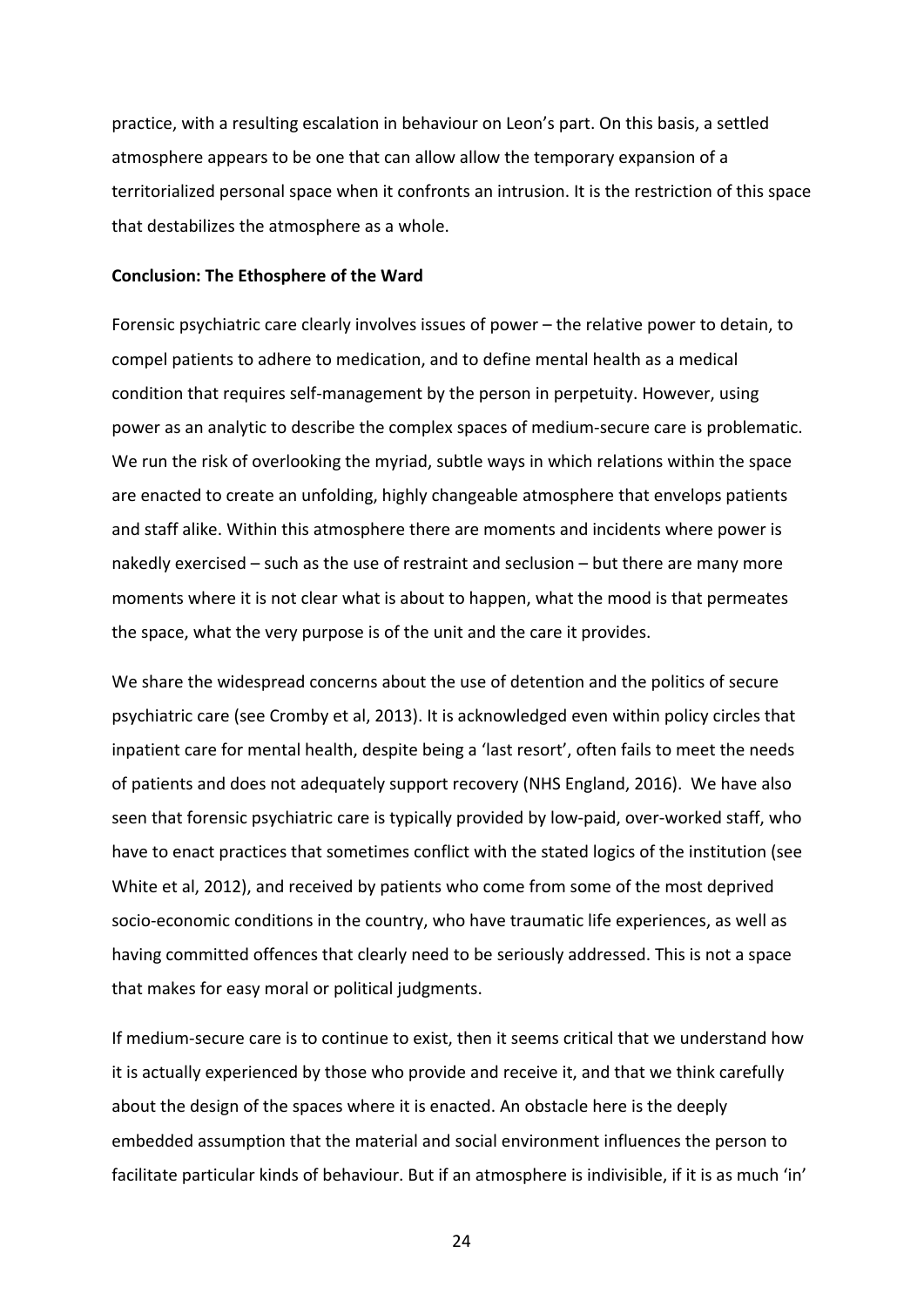the person as it is 'in' the socio-material milieu, then this kind of quasi-causal analysis breaks down. Better then to start with the atmosphere itself, with the entangled relations that are experienced as moods as feelings that emanate throughout the space and seem to inhere in everything that happens there.

Our analysis has tried to capture this intimate, felt texture of the atmosphere of the ward. We have paid particular attention to the ways that patients become attuned to the atmosphere, how they feel exposed to the variations and resonances of atmospheric fluxes. Here attachments to the mundane features of the space become important – relationships to doors, chairs, food, paintings – because these act as the means to focus feeling and concern in narrow ways that make the ambivalence of past and future more manageable. Patients 'get into' the atmosphere in ways that make it more tolerable and potentially homely through these subtle acts of positioning themselves in relation to objects and others. 'Punctualizing' and 'territorializing' relationships can help to navigate open-ended detention in a space that is potentially threatening and confusing.

The analytic of atmosphere might also allow for a different way of posing questions of power and responsibility. In his classic analysis of village life in Bali, Gregory Bateson (1968; 1973) develops a notion of 'ethos' as 'the expression of a culturally standardized system of organization of the instincts and emotions of the individuals' (1973: 81). Drawing on a modified version of Game Theory, Bateson argues that Balinese culture aims towards a maximization of intensities in relations as a means of achieving stability (here we find one of the sources of the notion of 'plateau' in Deleuze and Guattari's 1988 work). Everything is in motion, but this ongoing variation in forces aims at achieving social balance or 'continual non-progressive change' (Bateson, 1973: 98).

Whether or not Bateson has grasped the processes of Balinese culture appropriately, the idea that cultural values are enacted through the entanglement of persons within a system or ordering feelings and affects is highly productive. If we use this idea to turn around on the concept of atmosphere, we may say that the work of orienting to and acting to transform an atmosphere is, simultaneously, an ethical work of enacting and contesting values. We speculatively offer the portmanteau term 'ethosphere' as shorthand for the relationship between atmosphere and ethics that we have begin to explore here. For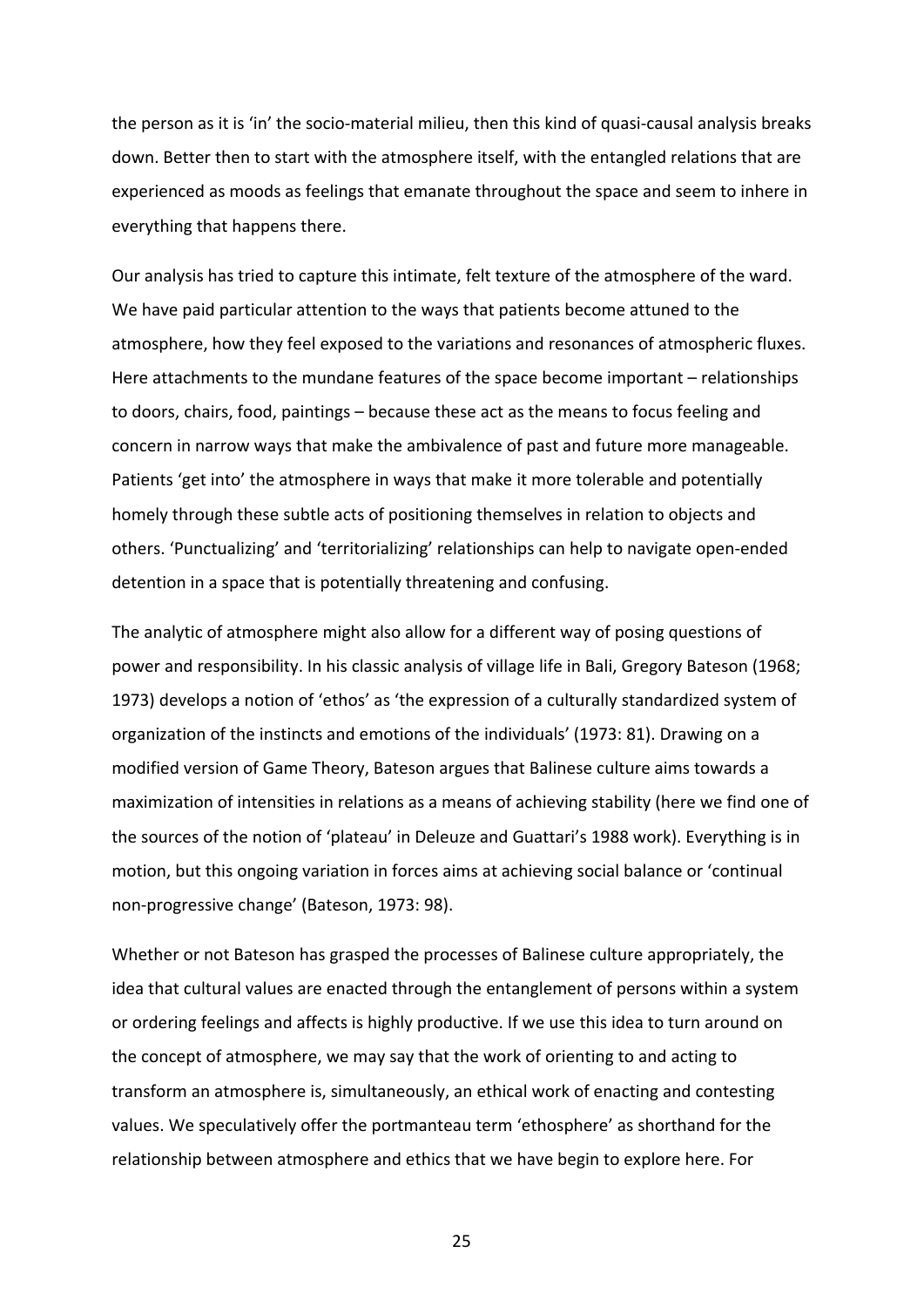example, the work that James does with his paintings, or that Leon does in blocking the peephole, can be seen not so much as acts of resistance, but as participation in a struggle to establish collective moods within the unit that articulate common values in relation to care. Our point is that politics of daily life on the unit are better understood as played out around intimate attachments to loaves of bread or cups of teas than they are in relation to the ostensive logic of detention. If we wish to want to begin to improve these spaces, then this this might be a good place to start.

# **Methodological Afterword**

The material which forms the basis of this paper was collected as part of a broader project conducted in a large, purpose built medium-secure forensic mental health unit in a city in the South of England. The overall aim of the study was to explore the relationship between the built environment and patient experiences of detention. The research was based around interviews with 40 staff and patients, along with observations recorded during fieldwork. We use the term 'patient' rather than 'mental health service user' because this is technically correct rather than because of a position on the clinical status of mental health. The interviews with patients used a 'photo-production' methodology, where patients were initially asked to produce a series of photographs of places around the unit that has particular importance or interest for them. These photographs formed the basis of the interview. The data was analysed using a 'thematic decomposition' technique that we have described in other places (Reavey et al, 2019; Tucker et al, 2019). All names and identifiers are pseudonyms.

#### **References**

Anderson B (2014) Encountering Affect: Capacities, Apparatuses, Conditions. Farnham: Ashgate.

Bateson G (1973) Steps to an Ecology of Mind. London: Paladin.

Böhme G (2017a) The Aesthetics of Atmosphere. London: Routledge.

Böhme G (2017b) Atmospheric Architectures: The Aesthetics of Felt Spaces. London: Routledge.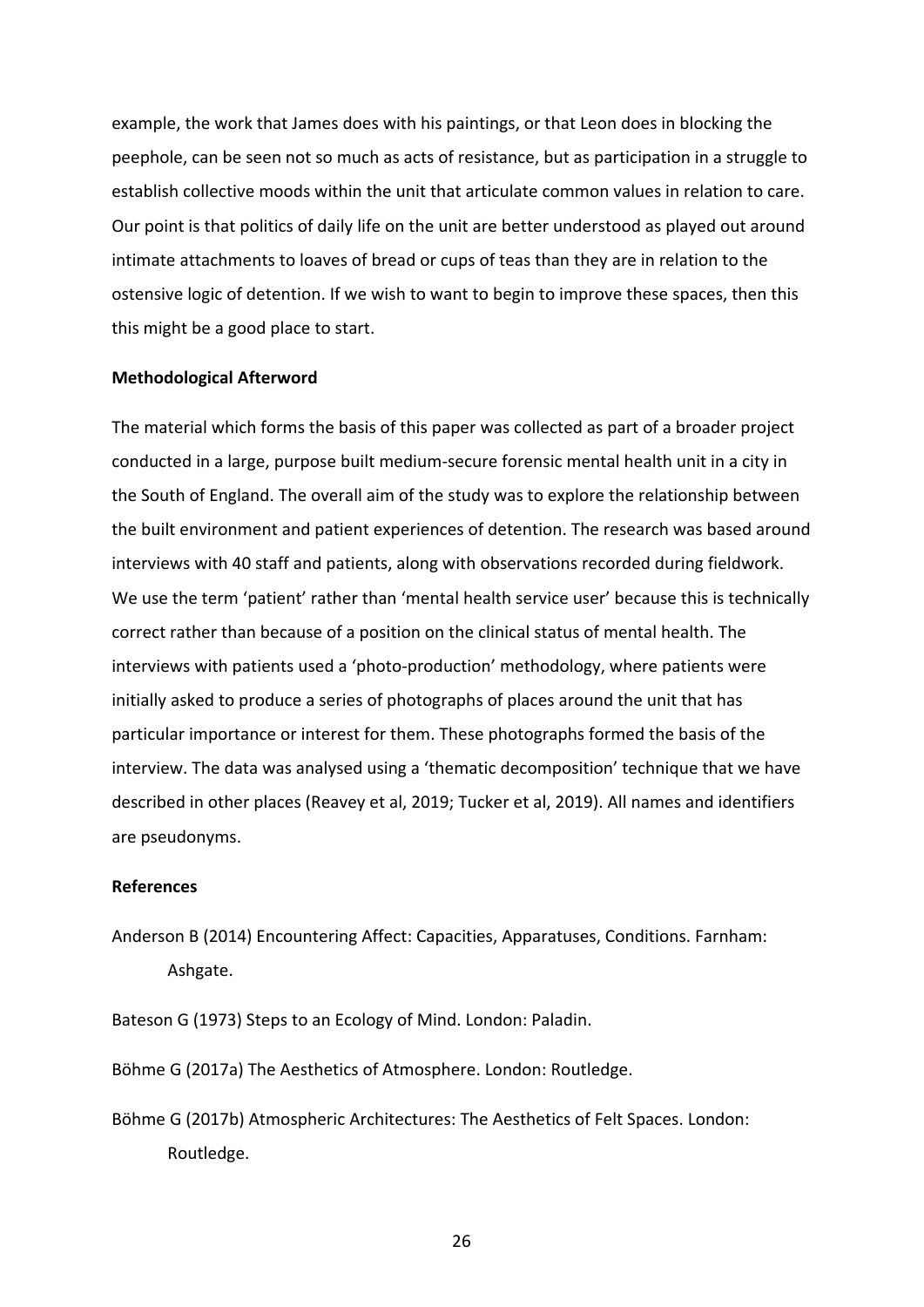Brown R, Rutherford P and Crawford P (2015) The role of noise in clinical environments with particular reference to mental health care: A narrative review. International Journal of Nursing Studies 52(9): 1514-1524.

Brown, S.D. & Reavey P. (2019) Vital spaces and mental health. Medical Humanities

- Brown, S.D. Reavey, P., Kanyeredzi, A. & Batty, R. (2014). Transformations of self and sexuality: psychiatric inpatients accounts of sexuality and relationships. Health, 18, 240-260.
- Brown, S.D. and Stenner, P. (2009) Psychology without Foundations: History, Philosophy and Psychosocial Theory. London: Sage.
- Calvillo, N. (2018) Political airs: From monitoring to attuned sensing air pollution. Social Studies of Science, 48(3), 372-388.
- Calvillo, N. & Garnett, E. (2019) Data intimacies: building infrastructures for intensified embodied encounters with air pollution. This volume
- Cromby J, Harper D and Reavey, P (2013) Psychology, Mental Health and Distress. Basingstoke: Palgrave Macmillan.
- Deleuze G and Guattari F (1988) A Thousand Plateaus: Capitalism and Schizophrenia. London: Athlone.

Dubus, A. (2001) House of Fog and Sand. New York: Vintage.

- Foucault M (1976) The Birth of the Clinic: An Archaeology of Medical Perception. London: Routledge.
- Foucault M (2006) Psychiatric Power: Lectures at the College de France 1973-1974. London: Palgrave.
- Friis, S. (1986) Measurements of the perceived ward milieu: A reevaluation of the ward atmosphere scale. Acta Psychiatrica Scandinavica, 73, 589–599.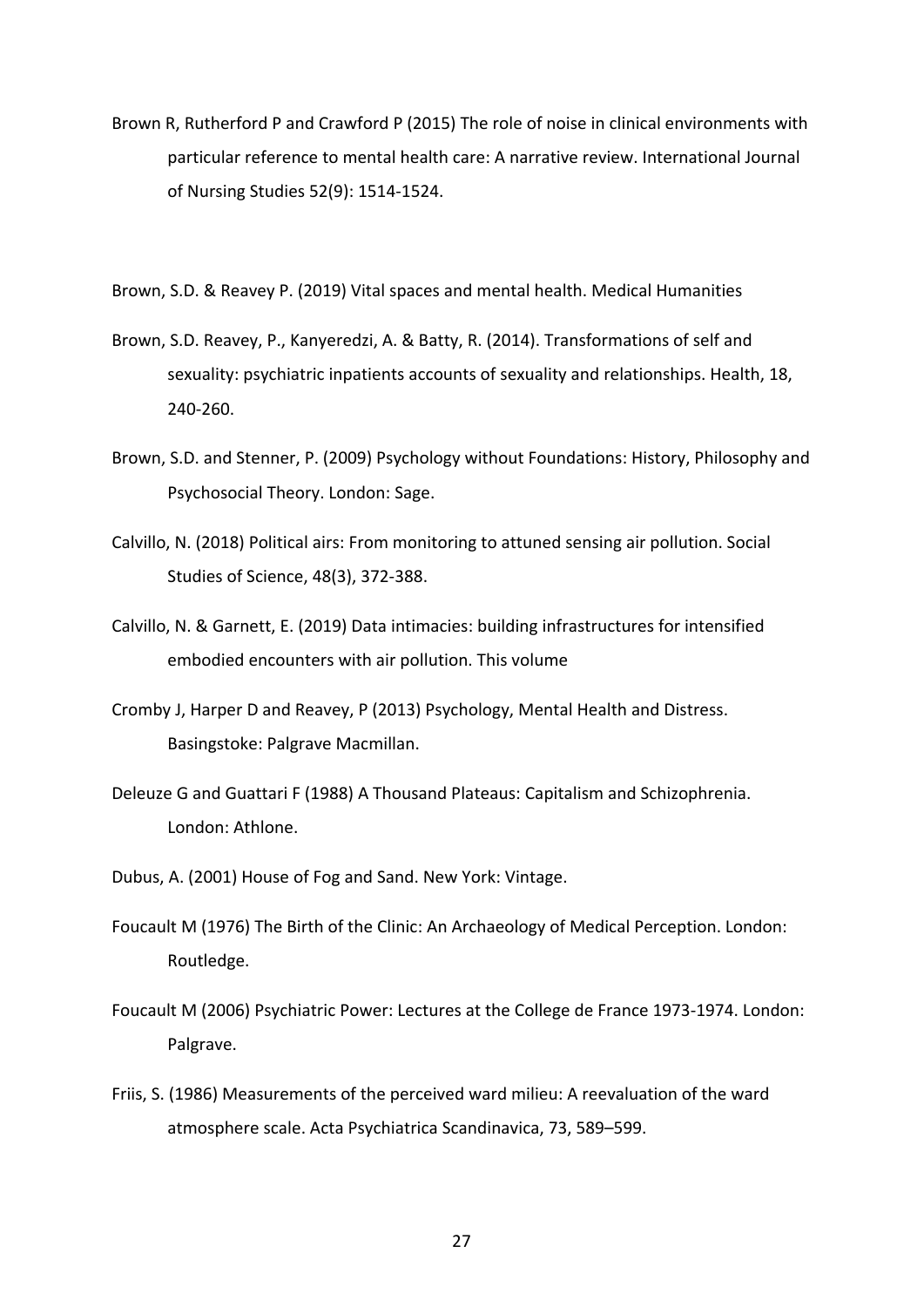- Gibson JJ (2015) The Ecological Approach to Visual Perception (Classic Ed). London: Psychology Press.
- Gregg M and Seigworth G (eds) (2010) The Affect Theory Reader. Durham: Duke University **Press**

Griffero T (2014) Atmospheres: Aesthetics of Emotional Spaces. Farnham: Ashgate.

Heidegger M (1962) Being and Time. Oxford: Blackwell.

Hennion A (2015) The Passion for Music. Ashgate: Farnham.

Hennion A (2017) Attachments, you say? … How a concept collectively emerges in one research group, Journal of Cultural Economy, 10:1, 112-121

Knight V (2016) Remote Control: Television in Prion. Basingstoke: Palgrave Macmillan.

- Latimer J. (2018) Repelling neoliberal world-making: aging, dementia and irresponse-ability. In: Tyler I. & Slater T (eds) The Sociology of Stigma, Sociological Review Monograph Series.
- McCormack D (2018) Atmospheric Things: On the Allure of Environmental Envelopment. Durham: Duke University Press.
- Milsom, S.A., Freestone, M., Duller, R., Bouman, M. & Taylor, C. (2014) Factor structure of the Essen Climate Evaluation Schema measure of social climate in a UK mediumsecurity setting. Criminal Behaviour and Mental Health, 24, 86–99
- Moreu, B.C. & López, D. (2019) Intimate with your junk! A waste management experiment for a material world. This volume
- Munro R (2004) Punctualising Identity: Time and the demanding relation. Sociology, 38, 2: 293-311.
- Moos, R. H. (1989). Ward Atmosphere Scale manual (2nd ed.). Palo Alto, CA: Consulting Psychologists Press.
- NHS England (2016). The five year forward view for mental health: A report from the independent mental health taskforce to NHS in England.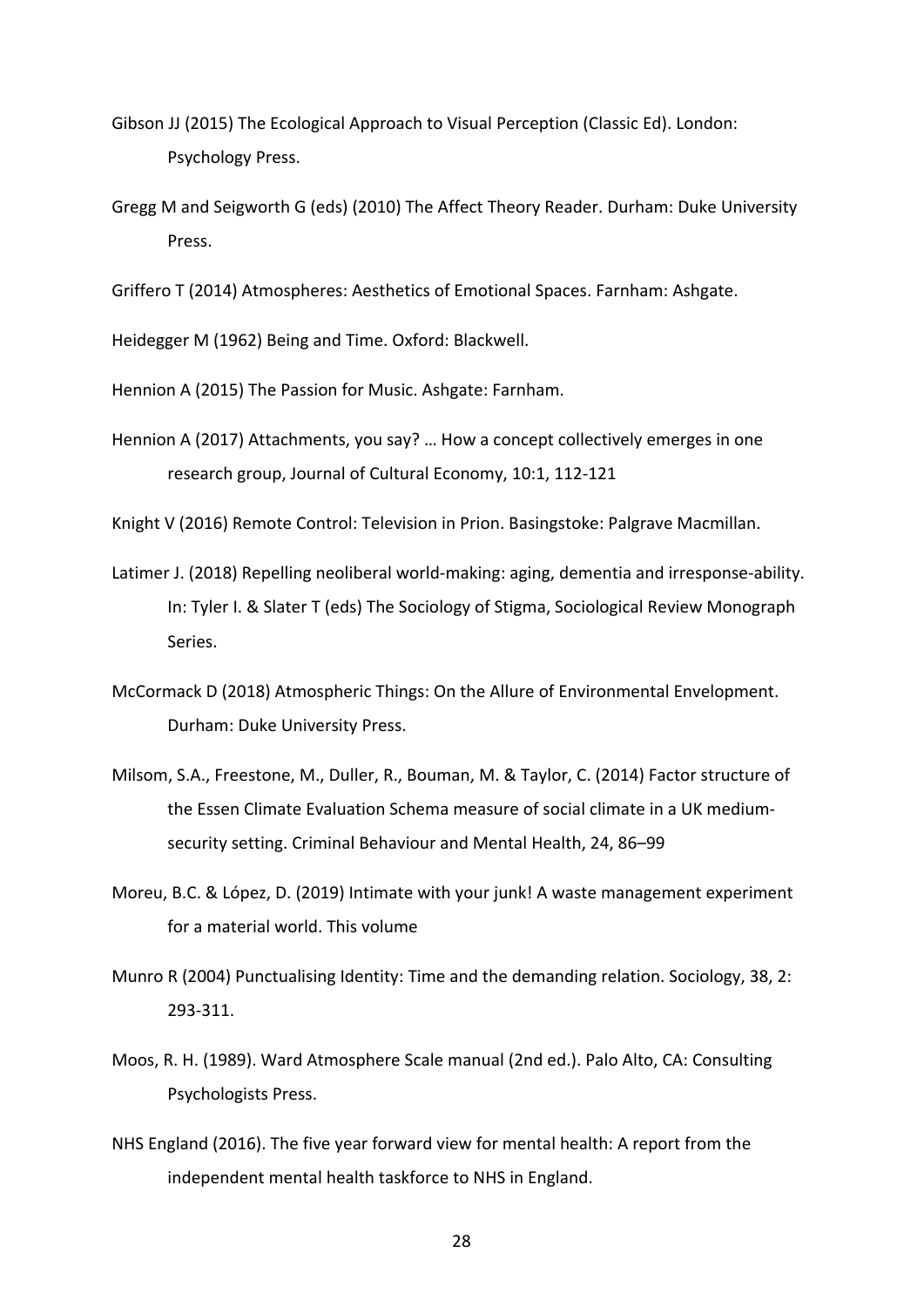- O'Doherty, D (2017) Reconstructing Organization: The Loungification of Society. London: Palgrave Macmillan.
- Pickering A (1995) The Mangle of Practice: Time, Agency and Science. Chicago: University of Chicago Press.
- Quirk, A., Lelliott, P. & Seale, C. (2006). The permeable institution: An ethnographic study of three acute psychiatric wards in London. Social Science & Medicine, 63, 2105-2117.
- Reavey, P, S.D. Brown, A. Kanyeredzi, L. McGrath and I. Tucker (2019) Agents and spectres: Life space on a medium secure forensic psychiatric unit. Social Science and Medicine.
- Reavey P and Harding K (2017) Design With People in Mind: The Sound Issue. Design in Mental Health Network.
- Schalast, N., Redies, M., Collins, M., Stacey, J., & Howells, K. (2008). EssenCES, a short questionnaire for assessing the social climate of forensic psychiatric wards. Criminal Behaviour and Mental Health, 18, 49-58.
- Shapiro, N. (2015) Attuning to the chemosphere: Domestic Formaldehyde, bodily reasoning, and the chemical sublime. Cultural Anthropology, 30(3), 368-393.
- Shattell A, Andes MM and Sandra P (2006) How patients and nurses experience the acute care psychiatric environment. Nursing Inquiry 15(3): 242–250
- Stenner, P. (2018) Liminality and Experience: A Transdisciplinary Approach to the Psychosocial. London: Palgrave Macmillan.
- Stewart K (2011) Atmospheric attunements. Environment and Planning D: Society and Space 29: 445-453.
- Tonkin M (2016) A Review of Questionnaire Measures for Assessing the Social Climate in Prisons and Forensic Psychiatric Hospitals. International Journal of Offender Therapy and Comparative Criminology 60(12) 1376–1405